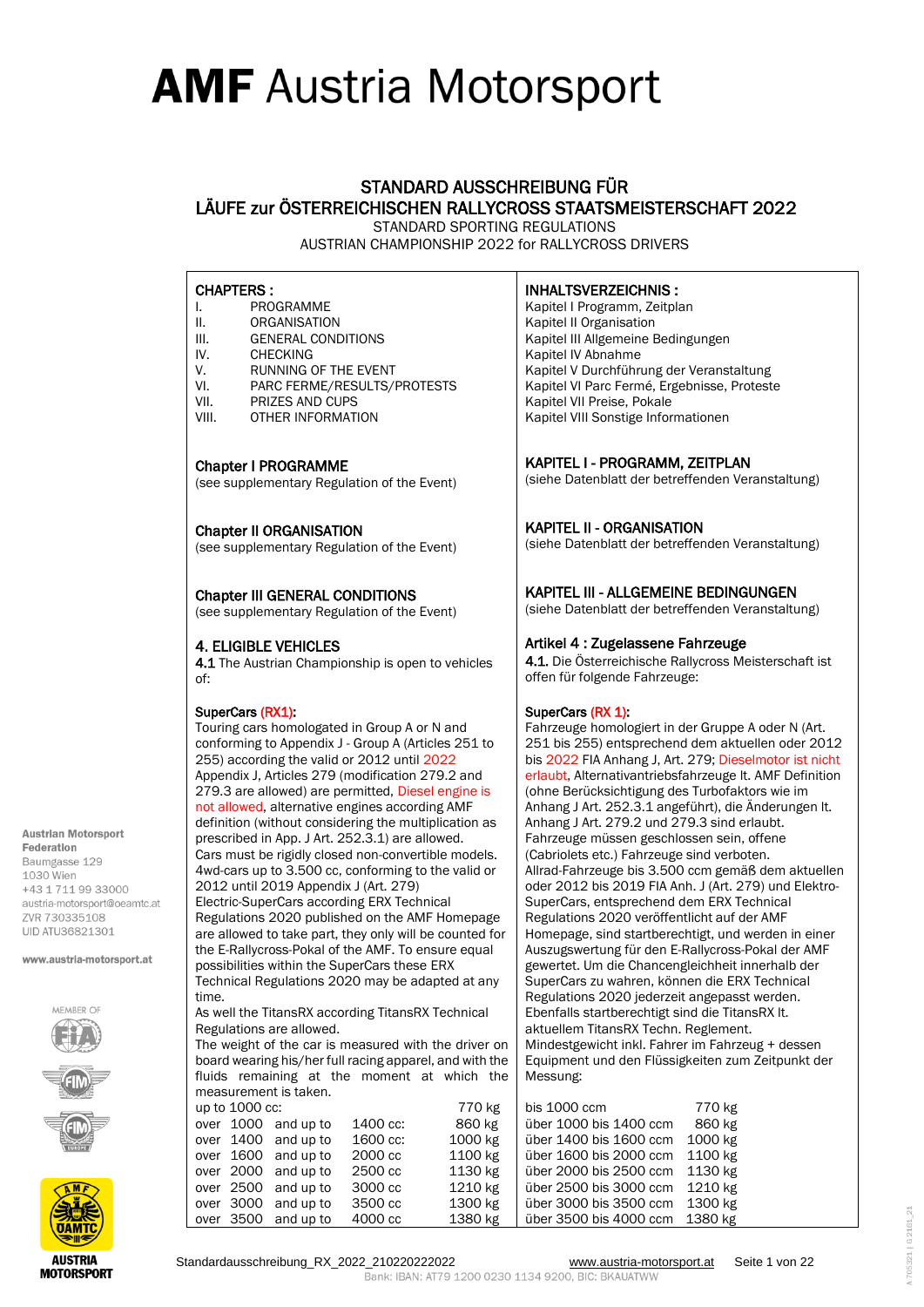SuperTouringCars 4-WD with a max. capacity of 4000 cc according AMF RX SuperTouringCars (former Division IV RX) Regulations are eligible with the following exceptions:

- max. capacity 4.000 cc, Diesel engine is not allowed, alternative engines according AMF definition (without considering the multiplication as prescribed in App. J Art. 252.3.1) are allowed,

- with Air Restrictor and safety-equipment according valid FIA rules
- dashboard free
- noise-limit 98+2 db/A
- catalytic converter

Cut slick-tyres according definition of FIA App."J 279" 2015, Art.9.2, are allowed

### Super1600 (RX3):

Touring cars with front-wheel drive, homologated in Group A or N and conforming to Appendix J - Group A (Articles 251 to 255) according valid or 2014 until 2021 App. J Art. 279; the modifications listed in Appendix J 2014 or 2015 (Articles 279.2 and 279.3) are permitted. All cars homologated in the Year 1996 or later acc. FIA are allowed.

Cars must be rigidly closed non-convertible models with a maximum cylinder capacity of 1600 cc.

Tyres: Cut slick-tyres according definition of FIA App."J 279" 2015, Art.9.2, are allowed

### SuperTouringCars:

According RX SuperTouringCars (former Division IV RX) Regulations. (TouringCars according valid FIA App. J 2014 until 2020 or valid Art. 279 are allowed). Diesel engine is

#### not allowed.

- only 2-wheel drive
- Category as follows
- SuperTouringCarsuntil 1600 cc
- SuperTouringCars1600 until 2000 cc
- SuperTouringCars2000 until 4000 cc
- noise-limit 98+2 db/A
- in case of supercharging a restrictor with a max. internal diameter of 45 mm is obligatory (according valid drawings 254-4 or drawing 2015 / 254-4)
- Cut slick-tyres according definition of FIA App."J 279" 2015, Art.9.2 resp. series production tyres are allowed.
- Following is free:
- catalytic converter
- Minimum weight of the car with the driver on board wearing his/her full racing apparel, and with the fluids remaining at the moment at which the measurement is taken:

up to 1400 cc 870 kg over 1400 and up to 1600 cc 960 kg over 1600 and up to 2000 cc 1.040 kg over 2000 and up to 2500 cc 1.100 kg over 2500 and up to 3000 cc 1.180 kg over 3000 and up to 3500 cc 1.270 kg over 3500 and up to 4000 cc 1.350 kg SuperTouringCars Allrad-Fahrzeuge bis 4.000 ccm nach AMF Reglement RX SuperTouringCars (ehem. Division IV RX) sind mit folgenden Ausnahmen startberechtigt:

- Maximalhubraum 4.000 ccm, Dieselmotor ist nicht erlaubt, Alternativantriebsfahrzeuge lt. AMF Definition (ohne Berücksichtigung des Turbofaktors wie im Anhang J Art. 252.3.1 angeführt),

- mit Air Restriktor und Sicherheitseinrichtungen lt. aktuellem FIA-Reglement ausgestattet
- Armaturenbrett freigestellt
- Geräuschlimit 98+2 db/A
- Katalysatorpflicht

Geschnittene Slicks entsprechend dem FIA Reglement Anh J 279 2015, Art. 9.2 sind erlaubt

### Super1600 (RX3):

Fahrzeuge der Gruppe A oder N (Art. 251 bis 255) mit Frontantrieb entsprechend dem aktuellen oder 2014 bis 2021 Anhang J Art. 279; die Änderungen lt. Anhang J 2014 oder 2015 Art. 279.2 und 279.3 sind erlaubt. Alle Fahrzeuge, welche 1996 oder später homologiert wurden, sind zugelassen.

Fahrzeuge müssen geschlossen sein, offene (Cabriolets etc.) Fahrzeuge sind verboten. Der maximale Hubraum beträgt 1600 ccm. Reifenbestimmungen: - Geschnittene Slicks entsprechend dem FIA Reglement Anh. J 279 2015, Art. 9.2 sind erlaubt.

#### SuperTouringCars:

Entsprechend dem RX SuperTouringCars (ehem. Division IV RX) Reglement. (TouringCars lt. FIA Anh. J 2014 bis 2020 oder aktuellem Art. 279 sind ebenfalls startberechtigt) Dieselmotor ist nicht erlaubt. - ausschließlich zweiradgetriebene Fahrzeuge

- Einteilung wie folgt:
- 
- SuperTouringCars bis 1600 ccm SuperTouringCars + 1600 ccm bis 2000 ccm
- 
- SuperTouringCars + 2000 ccm bis 4000 ccm
- Geräuschlimit 98+2 dB/A
- im Falle einer Aufladung ist ein Airrestriktor von 45 mm vorgeschrieben (entsprechend aktueller Zeichnung 254-4 oder Zeichnung 254-4 aus 2015).
- -Geschnittene Slicks entsprechend dem FIA Reglement Anh. J 279 2015, Art. 9.2 bzw. Serienreifen sind erlaubt.

Freigestellt sind:

- Katalysator
- Mindestgewicht inkl. Fahrer im Fahrzeug + seinem Equipment und den zum Zeitpunkt der Messung verbliebenen Flüssigkeiten:

bis 1400 ccm 870 kg über 1400 bis 1600 ccm 960 kg über 1600 bis 2000 ccm 1.040 kg über 2000 bis 2500 ccm 1.100 kg über 2500 bis 3000 ccm 1.180 kg über 3000 bis 3500 ccm 1.270 kg über 3500 bis 4000 ccm 1.350 kg

Wenn ein Teilnehmer mit einem Fahrzeug mit geringerem Hubraum in einer höheren Hubraumklasse

**Austrian Motorsport** Federation Baumgasse 129 1030 Wien +43 1 711 99 33000 austria-motorsport@oeamtc.at **7VR 730335108 UID ATU36821301**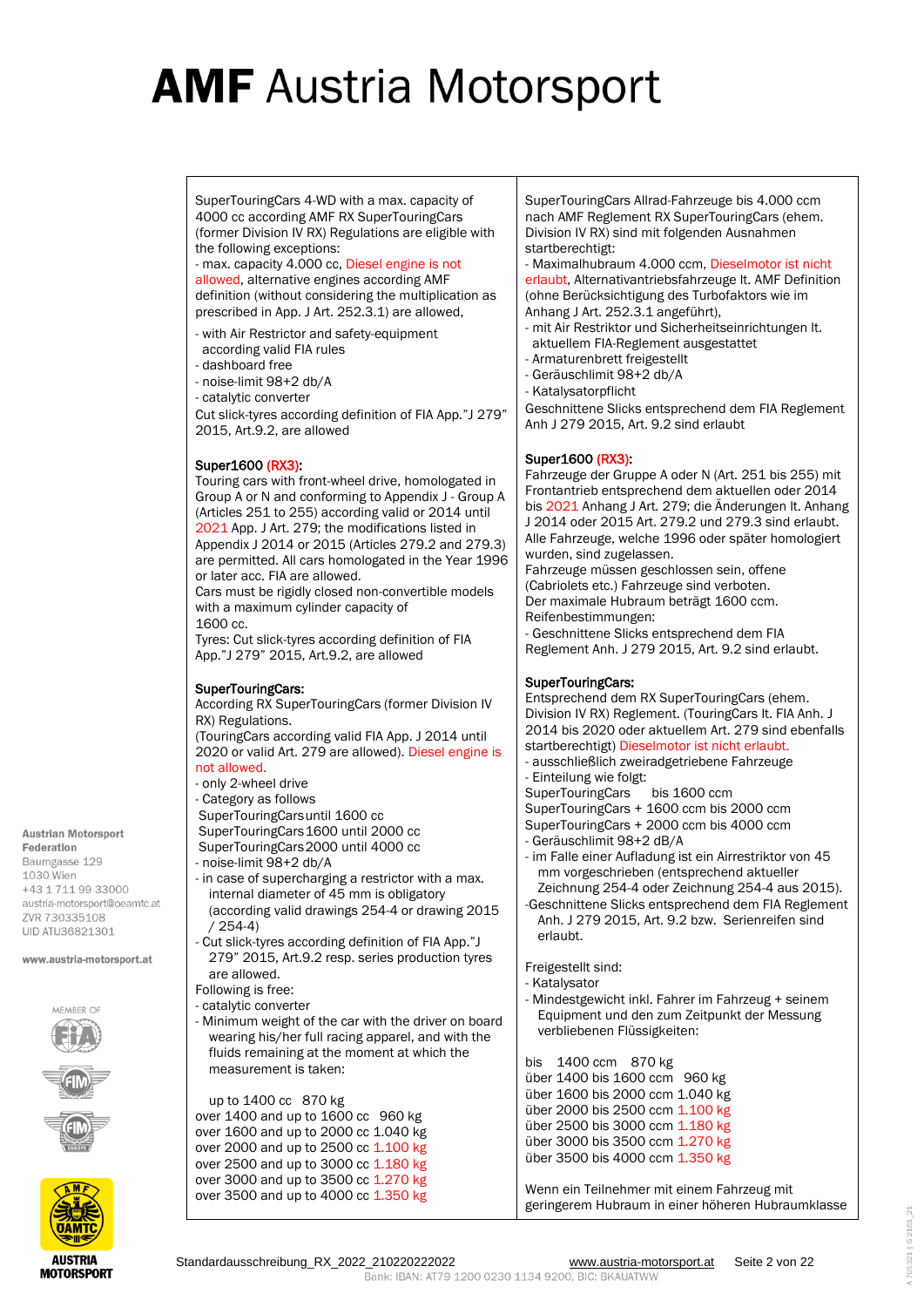If a competitor wishes to participate within a Division with a car with a lower engine capacity, he has to respect the weight of the relevant class of this Division.

#### National1600:

Touring cars with maximum cylinder capacity of 1600 cc. See: "AMF-Reglement für National1600 Rallycross". Only drivers with a licence of the AMF are eligible for championship points.

For the Austrian Rallycross-Junior Cup of the AMF only drivers with a licence of the AMF with the following cars are eligible:

- SuperTouringCars, max. capacity up to 1600 cc, - National1600.

4.2. Safety devices of the current FIA standards with the following exceptions:

- only original tank is fitted or AL-tank with max. 20 litre or a safety tank homologated by the FIA.

#### 4.3 Restrictor

According the valid FIA App. J - Art. 279/5.2.3 (drawing 254-4) or the 2015 FIA App. J - Art. 279/5.2.3 (drawing 254-4).

### 5. Drivers/Competitors

Holders of a drivers/competitors licence for the current year, published by the AMF or by one of the other member ASN´s of the FIA-CEZ are eligible. Holders of licences of all other FIA ASN's are entitled to start but without scoring points for the Austrian Championship.

Only licence holders of the AMF are eligible for the Austrian Rallycross-Junior Cup. Age from 14 (birthday must be in the current year) for Div. National1600 resp. from 16 (birthday must be before January 1<sup>st</sup> of the current year) for Division SuperTouringCars up to 1600 cc, up to the age of 21, incl. Drivers having their 21st birthday during the current season.

### 6. ENTRY FORMS – ENTRIES

6.1 Anybody wishing to take part in the Event must send the attached entry form duly filled in to the organiser (with complete address, telephone, fax number and e-mail address) before closing date for entries; an online-submission is also possible.

6.2 For foreign competitors and drivers, approval from their ASN is required in accordance with Article 3.9 of the Code.

6.3 No amendments may be made to an entry, once submitted, except as provided for in these Regulations. However, the competitor may replace the car declared on the entry form by another from the same Division, up to the beginning of scrutineering.

6.4 There will be only one driver per car, no driver may compete in more than one car at an Event, and

mitfahren will, dann muss das Fahrzeug das Gewicht dieser höheren Hubraumklasse haben.

#### National1600:

Serien-Tourenwagen mit einem Hubraum von max. 1600 ccm. Nähere Bestimmungen siehe AMF-Reglement für National1600 Rallycross. Nur Lizenznehmer der AMF sind in dieser Klasse der Meisterschaft wertungsberechtigt.

Für den Österreichischen Rallycross-Juniorenpokal werden Lizenznehmer der AMF mit folgenden Fahrzeugen berücksichtigt:

- SuperTouringCars bis 1600 ccm
- National 1600.

4.2. Sicherheitseinrichtungen analog aktuellen FIA-Standards mit folgenden Ausnahmen:

- Originaltank oder Aluminiumtank max. 20 Liter oder Sicherheitstank.

#### 4.3 Restriktor

Es muss der aktuelle FIA Anhang J - Art. 279/5.2.3 (Zeichnung 254-4) eingehalten werden, oder der 2015 FIA Anh. J - Art. 279/5.2.3 (Zeichnung 254-4).

### Artikel 5: Fahrer/Bewerber

Zugelassen sind alle natürlichen oder juristischen Personen, die eine für das laufende Jahr gültige Bewerberlizenz, ausgestellt von der AMF oder einer der Mitglieds-ASN's der FIA-Zone Zentraleuropa haben. Lizenznehmer anderer ausländischer ASN's sind bei den einzelnen Läufen startberechtigt, allerdings in der Staatsmeisterschaft nicht wertbar. Am Österreichischen Rallycross-Juniorenpokal sind Lizenznehmer der AMF im Alter zwischen 14 (Erreichung des 14. Geburtstages im laufenden Kalenderjahr) für Div. National1600 oder ab 16 (der 16. Geburtstag muss vor dem 1. Jänner des laufenden Jahres liegen) für Div. SuperTouringCars bis 1600 ccm bis zum vollendeten 21. Lebensjahr (inkl. der Fahrer, die während der laufenden Saison das 21. Lebensjahr vollenden) teilnahmeberechtigt.

### Artikel 6: Nennung

6.1 Jeder, der an der Veranstaltung teilnehmen will, muss seine Nennung auf dem "Nennformular" genannten Teil des Datenblattes (unter Angabe von Adresse, Telefon, Fax, Email, etc.) bis zum Nennschluss dem Veranstalter übermitteln, dies kann auch online übermittelt werden.

6.2 Für ausländische Fahrer ist eine Auslandsstartgenehmigung von ihrer ASN in Übereinstimmung mit Artikel 3.9 des Sportgesetzes notwendig.

6.3 Es darf im Nennformular keine Änderung vorgenommen werden, mit Ausnahme der in der vorliegenden Ausschreibung vorgesehenen Fälle. Der Bewerber darf jedoch, bis zum Beginn der technischen Abnahme, dass im Nennformular angegebene Fahrzeug durch ein anderes in der gleichen Division und Klasse austauschen.

6.4 Jedes Fahrzeug darf nur von einem Fahrer gelenkt werden. Jeder Fahrer darf nur mit einem Fahrzeug

**7VR 730335108 UID ATU36821301** 

**Austrian Motorsport** 



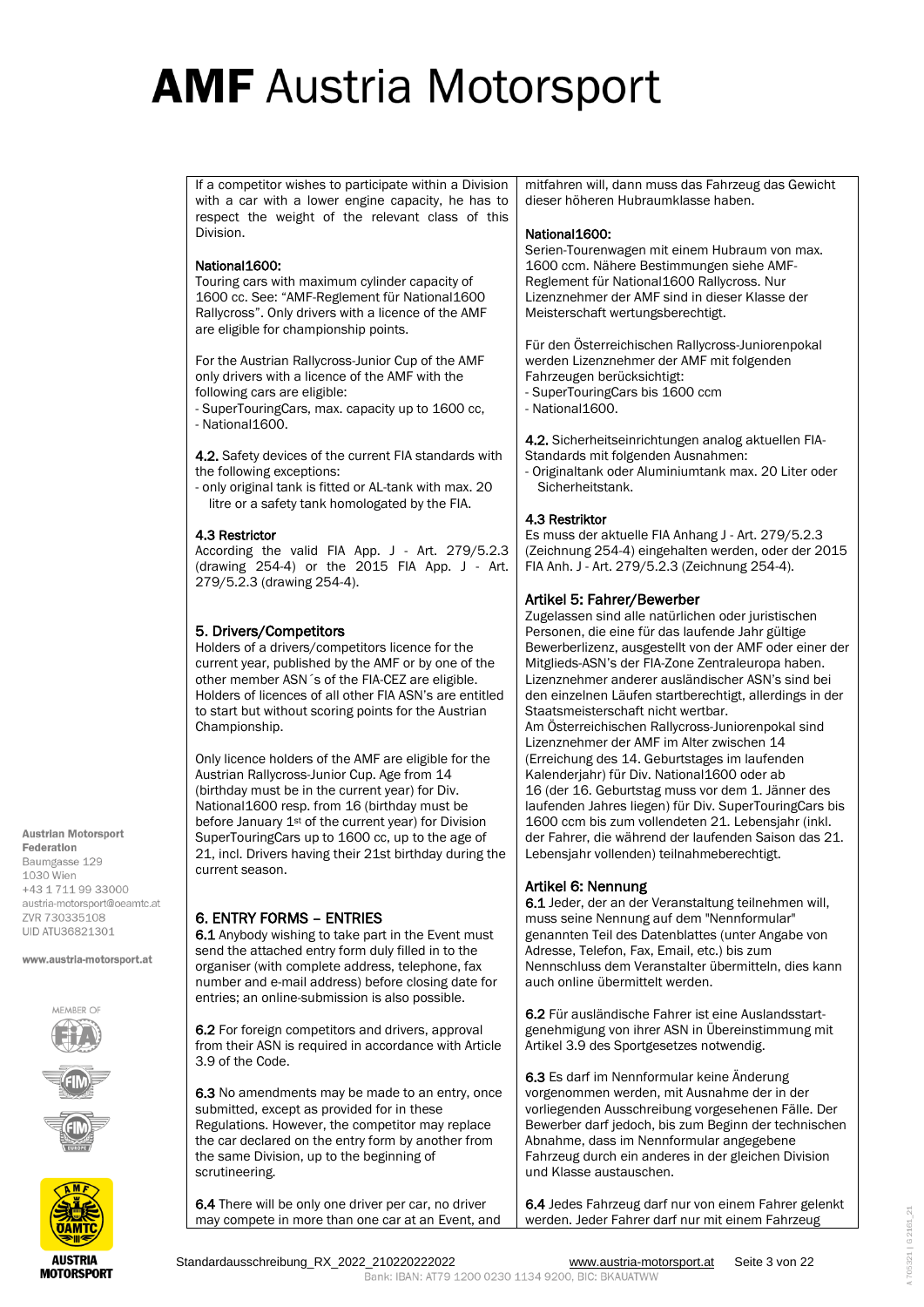no driver may compete in more than one race in one and the same meeting.

6.5 The Organising Committee reserves the right to refuse the entry of a competitor or a driver, giving the reason for such refusal (Art 3.14 of the Code and NSG 3.14).

6.6 The maximum number of starters will be defined in the supplementary regulations.

The leading 20 competitors in the classification of the current Championship of each Division will have priority if entered in time.

6.7 By signing the entry form, the driver/competitor and all team members agree to be bound by the Code and its Appendices, by the AMF Sporting Regulations, by the Supplementary Regulation, by the Prescriptions and by these Regulations and Bulletins.

## 7. ENTRY FEES

7.1 See Supplementary regulations of the event.

7.2 The entry application will be accepted only if accompanied by the total entry fee or the proof of payment of this fee. If the entry fee is not paid, the entry will not be valid.

7.3 Additional fees may be payable by a competitor who refuses to carry the organiser's sponsor's advertising.

7.4 Entry fees may be refunded only: a) if the entry is not accepted, b) if the event will not take place.

### 8. INSURANCE

See the insurance Regulation of the AMF and the supplementary Regulation of the Event. Insurance clause. "Not covered by the normal insurance"

### 9. AMENDMENTS – INTERPRETATION

9.1 In accordance with Article 3.6 of the Code, no alterations shall be made to these Regulations after the opening date for entries, unless unanimously agreement is given by all competitors already entered, or by decision of the Stewards of the meeting for reasons of "force majeure" or "safety".

9.2 Any further information will be announced to the competitors by dated and numbered bulletins which will be an integral part of these Regulations. These bulletins and all decisions will be posted on yellow paper at the Official Notice Board.

9.3 Any bulletin concerning sporting matters must be signed by the Stewards of the meeting before being published.

sowie in nicht mehr als einem Rennen an der Veranstaltung teilnehmen.

6.5 Der Veranstalter behält sich das Recht vor, Nennungen unter Angabe von Gründen zurückzuweisen (Art.3.14 des internationalen Sportgesetzes der FIA, unter Beachtung des NSG 3.14).

6.6 Die maximale Anzahl von Startern ist im Datenblatt der betreffenden Veranstaltung festgelegt. Die ersten zwanzig der laufenden Meisterschaft in den einzelnen Divisionen haben bei rechtzeitiger Nennung Priorität.

6.7 Mit der Unterzeichnung des Nennformulars unterwerfen sich der Fahrer, der Bewerber und alle Teammitglieder dem Nationalen Sportgesetz der AMF, dem Internationalen Sportgesetz der FIA sowie den Vorschriften dieser Ausschreibung, dem Datenblatt und eventueller Durchführungsbestimmungen.

## Artikel 7: Nenngeld

7.1 Höhe des Nenngeldes: siehe Datenblatt.

7.2 Die Nennung ist nur dann gültig, wenn das Nenngeld bzw. eine Einzahlungsbestätigung desselben beiliegen. Keine Nennung ist gültig, wenn das Nenngeld nicht bezahlt wurde.

7.3 Bei Ablehnung der Veranstalterwerbung kann ein erhöhtes Nenngeld vorgesehen werden.

7.4 Das Nenngeld wird rückerstattet: a) bei Nichtannahme der Nennung, b) wenn die Veranstaltung nicht stattfindet.

### Artikel 8: Versicherung

Laut den gültigen AMF-Bestimmungen (siehe auch Veranstaltungsgenehmigung); Versicherungsklausel «Nicht gedeckt durch die normale Haftpflichtversicherung».

### Artikel 9: Allgemeine Bedingungen

9.1 In Übereinstimmung mit Art. 3.6 des Internationalen Sportgesetzes der FIA wird die vorliegende Ausschreibung nach Nennungseröffnung nur dann geändert werden, wenn alle Bewerber, die bereits genannt haben, einverstanden sind, oder die Sportkommissare aus Sicherheits- oder *"*Gründen höherer Gewalt*"* Änderungen veranlassen.

9.2 Durchführungsbestimmungen/DF werden nummeriert, datiert und sind Teil der Ausschreibung. Alle DF und Entscheidungen werden auf gelbem Papier am offiziellen Anschlagbrett veröffentlicht.

9.3 Alle Durchführungsbestimmungen, die sportliche Angelegenheiten betreffen, müssen vor der Veröffentlichung von den Sportkommissaren der Veranstaltung unterzeichnet werden.

9.4 Die Sportkommissare der Veranstaltung sind ermächtigt, in allen Fällen, die nicht in der Ausschreibung enthalten sind, zu entscheiden.

**Austrian Motorsport** Federation Baumgasse 129 1030 Wien +43 1 711 99 33000 austria-motorsport@oeamtc.at **7VR 730335108 UID ATU36821301** 

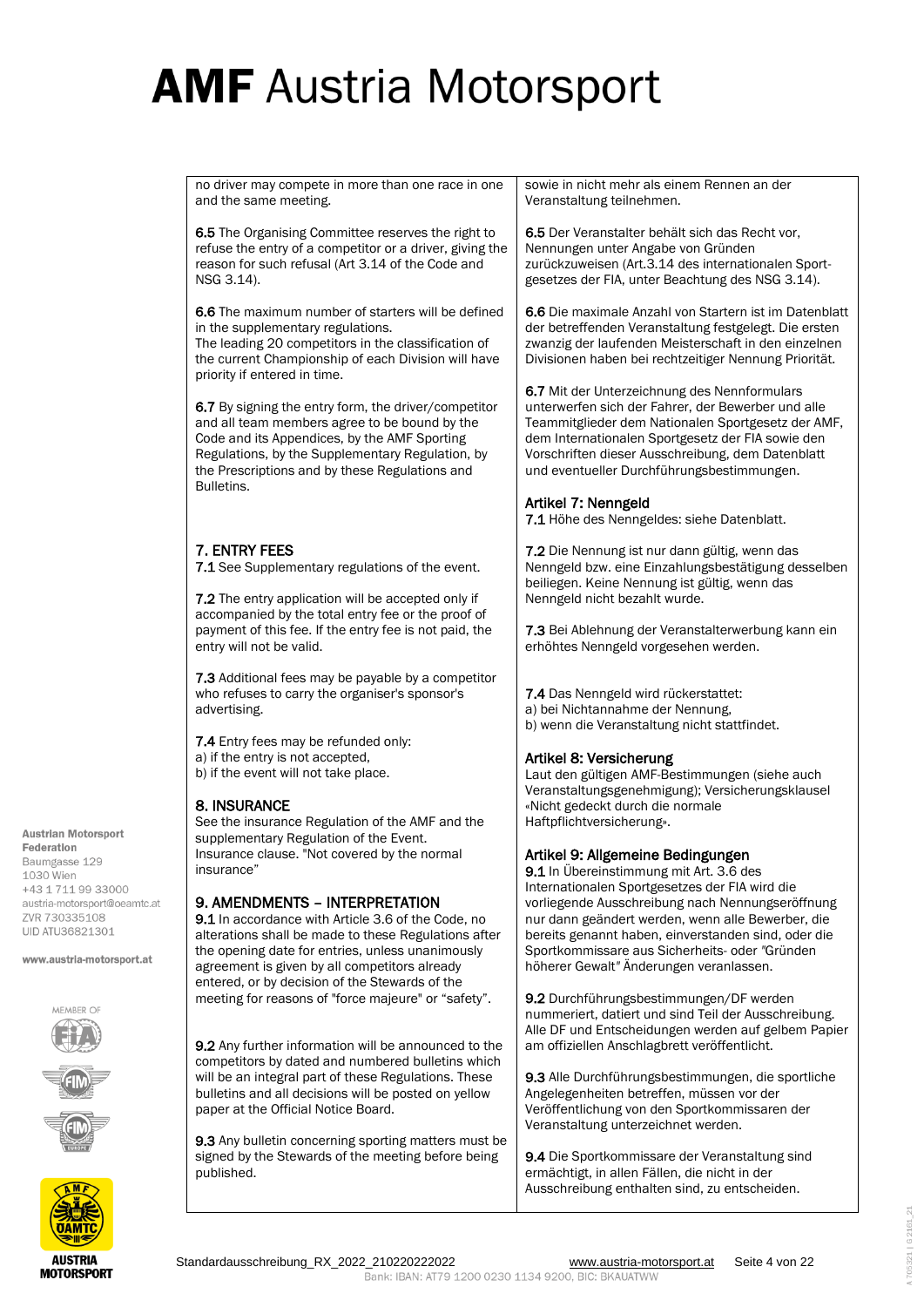9.4 The Stewards of the meeting are empowered to take a decision on any case not covered by these Regulations.

9.5 The Stewards may use any video or electronic means to assist them in reaching a decision. The Stewards may overrule judges of fact.

9.6 In the case of differences in the interpretation of these Regulations, the German text will be considered deciding.

9.7 If there participate Electric-Cars by a competition, all the Staffs (Marshals, Fire Fighter, Rescue Team etc.) must be informed about such a car because they have to make appropriate preparations.

### CHAPTER IV. CHECKING 10. ADMINISTRATIVE CHECKING

10.1 The drivers must report to administrative checking.

10.2 At the Administrative checking the documents, Licences, ASN's authorisation (where necessary) and others will be checked.

10.3 Unless a waiver has been granted by the Stewards of the meeting, those competitors and drivers who fail to report to checking shall not be authorised to take part in practice and the race.

### 11. SCRUTINEERING

11.1 Any car taking part in the Event must be presented by the driver for scrutineering. The CoC may, after consulting the scrutineers, still allow scrutineering for drivers arriving too late. Fines may be applied in case of late arrival to the resp. drivers (see Article 17).

11.2 No car will be allowed to start unless it complies with the current FIA Safety Regulations (Appendix J).

11.3 Noise: for all cars, a limit of 98+2 dB is imposed, measured with a sound level meter set at "A" and "SLOW", placed at an angle of 45° to

and a distance of 50 cm from the exhaust outlet, with the car's engine turning at 4500 revolutions per minute.

### 11.4 Competition Numbers

According the valid FIA RX EC regulation or according the Art. below. 11.4.1 Door panels On each front door of a car an area of 70 x12 cm, 12 cm below the lower limit of the window, is reserved for the "event organizer advertising".

9.5 Die Sportkommissare können Videos oder andere elektronische Hilfsmittel zu Entscheidungen heranziehen. Die Sportkommissare können Sachrichterentscheidungen aufheben.

9.6 Bei unterschiedlicher Auffassung des Textes in diesem Reglement, ist nur der deutsche Text ausschlaggebend.

9.7 Sollten Elektrofahrzeuge am Start einer Veranstaltung sein, so müssen diese dem kompletten Einsatzpersonal (Streckenposten, Rettung, Feuerwehr usw.) bekannt gegeben werden, damit diese entsprechende Vorbereitungen treffen können.

### KAPITEL IV - ABNAHMEN Artikel 10: Administrative Abnahme

10.1 Alle Teilnehmer müssen zur administrativen Abnahme erscheinen.

10.2 Bei der Abnahme werden die Dokumente, Lizenzen, Auslandsstartgenehmigung wo notwendig, usw. überprüft.

10.3 Teilnehmer, die nicht bei der administrativen Abnahme waren, dürfen nicht am Training/Rennen teilnehmen. Ausnahmen sind nur mit Genehmigung der Sportkommissare erlaubt.

### Artikel 11: Technische Abnahme

11.1 Alle Teilnehmer, die an der Veranstaltung teilnehmen wollen, müssen zur techn. Abnahme erscheinen. Der Rennleiter kann zu spät kommende Fahrer nach Rücksprache mit den Technikern noch zur techn. Abnahme zulassen. Für diese Bewerber kann dann eine Geldstrafe vorgesehen werden (siehe Art. 17).

11.2 Ein Fahrzeug, das nicht den Sicherheitsbestimmungen des gültigen FIA-Sicherheits-Reglements (Anhang J) entspricht, erhält keine Starterlaubnis.

11.3 Geräusch: Für alle Fahrzeuge gilt der Grenzwert von 98+2 dB(A). Das Messgerät wird auf "A" und "langsam" gestellt und das Mikrophon im Winkel von 45° zur Ausströmrichtung und im Abstand von 50 cm von der Auspuffmündung angesetzt. Gemessen wird bei einer Motordrehzahl von 4500 U/min.

### 11.4 Startnummer

Entsprechend dem aktuellen FIA RX-EM Reglement oder entsprechend untenstehenden Punkten. 11.4.1 Veranstalterwerbung an den Türen: Rechts und links an den vorderen Türen muss 12 cm unterhalb der unteren Fensterkante ein Streifen von 70 cm x 12 cm für die Veranstalterwerbung freigehalten werden. Keine andere Kennzeichnung als die Wagenfarbe darf im Abstand von 10 cm sein.

11.4.2 Seitenfenster

**Austrian Motorsport** Federation





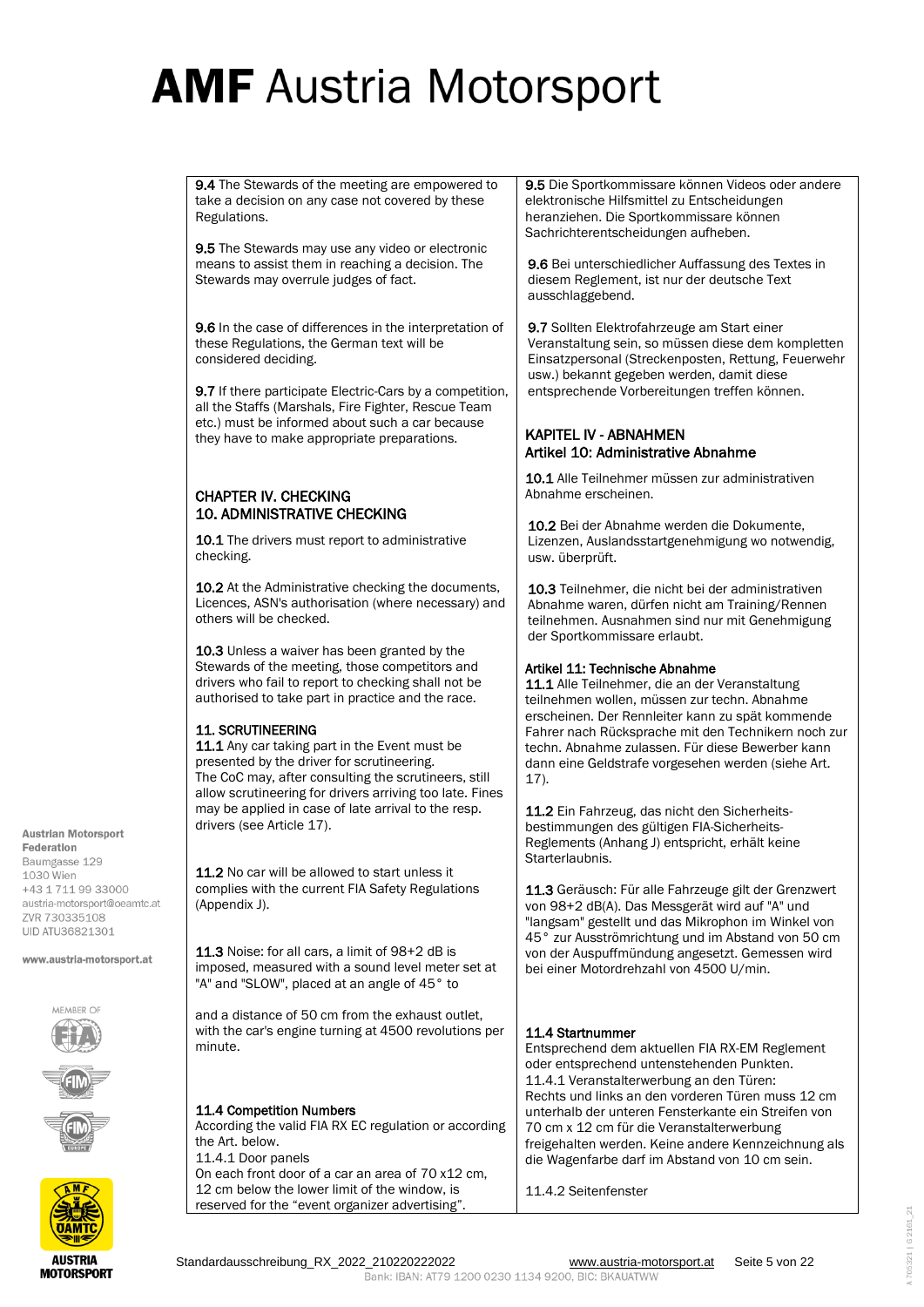No signage, other than the colour scheme of the car, shall be placed within 10 cm of these panels. 11.4.2 Side windows On the lower part of the left and right rear window of the car, the national flag of the driver and the driver's surname must be displayed (letters between 6 cm and 10 cm high). Two numbers (20 cm high with a stroke width of 25 mm, colored fluorescent orange - PMS 804) shall be placed on the rear side windows in top of the driver surname. 11.4.3 Front window At the top right side of the front window (looking from inside the car) there shall be a fluorescent orange (PMS 804), 14 cm high, competition number on a clear background - fixed at eye level if seen from the front. 11.4.4 Roof panel On the roof a matt white panel (35 cm wide and 35 cm high) must be provided, with a matt black competition number, 5 cm wide and 28 cm high, with the top towards the front of the car. 11.5 Additional scrutineering may be carried out at any time during the Event. 11.6 Homologation papers must be shown to the Scrutineer. 11.7 Drivers' clothing (overalls, underwear, helmet, gloves etc.) must be presented together with the cars at the scrutineering. 11.8 Tyres The use of pre-heating or heat-retaining devices is prohibited. This applies to both, wet-weather and dryweather tyres. 11.9 Fuel control At any time during an Event, it must be possible for the scrutineers to take at least 3 litres of fuel as a sample. 11.10 Engines The use of one (1) engine (3 Electric-Engines by E-SuperCars) and two (2) turbos in each event is permitted. Any breach of this rule will entail a drop of 8 places on the ranking obtained before the start of the Finals. CHAPTER V. RUNNING OF THE EVENT Rechts und links auf dem hinteren Seitenfenster sind die Nationalflagge und der Familienname des Fahrers mit einer Schrifthöhe zw. 6 cm und 10 cm anzubringen. Oberhalb des Familiennamens muss auf jeder Seite die Startnummer mit einer Höhe von 20 cm und einer Strichstärke von 25 mm in fluoreszierendem Orange (PMS 804) angebracht werden. 11.4.3 Windschutzscheibe Auf der rechten oberen Seite der Windschutz-scheibe (von innen gesehen) ist eine 14 cm hohe Startnummer in fluoreszierendem Orange (PMS 804) ohne Hintergrund anzubringen - von vorne gesehen in Augenhöhe. 11.4.4 Dachnummer Auf dem Dach ist eine weiße Fläche von 35 x 35 cm vorzusehen. Die Startnummer in dieser Fläche muss schwarz, 5 cm breit, 28 cm hoch und in Bezug auf das Fahrzeug nach vorne gerichtet sein. 11.5 Zusätzliche technische Kontrollen können jederzeit während der Veranstaltung durchgeführt werden. 11.6 Homologationsblätter müssen bei der technischen Abnahme vorgezeigt werden. 11.7 Fahrerbekleidung (Overall, Helm, Handschuhe etc.) muss zusammen mit dem Fahrzeug bei der technischen Abnahme vorgezeigt werden. 11.8 Reifen Der Gebrauch von Geräten zum Auf- und Vorwärmen von Reifen ist verboten. Dies gilt sowohl für Trockenals auch für Regenreifen. 11.9 Kraftstoffkontrolle Es muss zu jeder Zeit gewährleistet werden, dass mindestens 3 Liter Kraftstoff im Tank zu Kontrollzwecken verbleiben. Ausgenommen Elektro-Supercars. 11.10 Motor Es dürfen nur ein Motor (Drei Elektro-Motoren bei Elektro-Supercars) und zwei Turbolader pro Veranstaltung verwendet werden. Bei Missachtung dieser Vorschrift wird der Teilnehmer im Ergebnis vor den Finalläufen um 8 Plätze zurückversetzt. KAPITEL V - DURCHFÜHRUNG DES RENNENS Artikel 12: Sicherheitsausrüstung Jeder Fahrer muss während des gesamten Trainings bzw. Rennens einen Sturzhelm, einen feuerbeständigen Overall, Socken, Unterwäsche, Gesichtsschutz, Handschuhe und Schuhe lt. FIA

Anhang L Kapitel III tragen und muss mit den Sicherheitsgurten straff in den Sitz gezurrt sein. Das Fenster auf der Fahrerseite muss geschlossen sein.

Ein Visier oder Schutzbrillen sind für den Fall, dass die Windschutzscheibe bricht, vorzusehen

1030 Wien +43 1 711 99 33000 austria-motorsport@oeamtc.at **7VR 730335108 UID ATU36821301** 

www.austria-motorsport.at







## 12. SAFETY

During all practice sessions and races, each driver must wear a helmet and fire-resistant clothing as required by Appendix L - Chapter III and be properly restrained in his seat by the safety harness.

Standardausschreibung\_RX\_2022\_210220222022 [www.austria-motorsport.at](http://www.austria-motorsport.at/) Seite 6 von 22 Bank: IBAN: AT79 1200 0230 1134 9200, BIC: BKAUATWW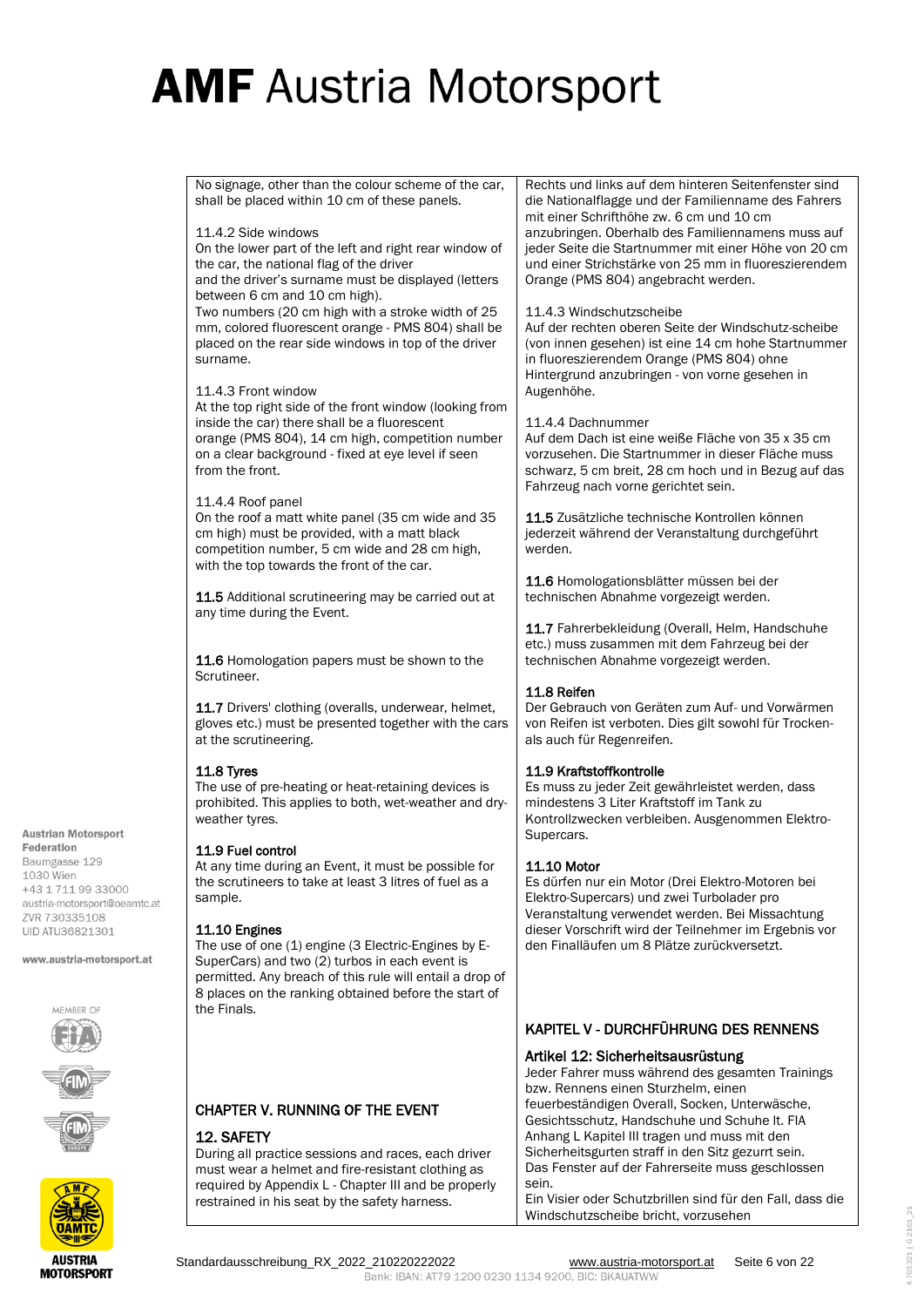Each driver must keep the window on his side closed.

A visor or eye protectors shall be provided in case that the windscreen breaks.

The use of a FHR-System is mandatory for all participants for SuperCars and Super1600 – for SuperTouringCars and National1600 it is strongly recommended

## 13. PRACTICE

Free practice: max. 2 sessions will be run over 4 laps in each session. Each driver can only participate once at each session.

Each division will be run separately. Each driver must complete at least one lap in practice.

If not, he may be allowed to start at the discretion of the Stewards in the first Qualifying.

The Joker Lap can be used during the practice sessions.

## 14. QUALIFYING

Cars from different Divisions will run separately. There will be minimum 3 Qualifyings with maximum 5 cars starting abreast in each race over 4 laps (Drawing No. 1).

14.1 1st Qualifying (Q1): Starting positions in the races will be determined by a draw that will be carried out in the presence of at least one steward. If two or more Drivers retire in the first lap of Q1, they shall be classified in relation to each other according to the distance they actually covered.

2nd Qualifying (Q2): Race starters determined according to the classification of the Q1.

3rd Qualifying (Q3): Race starters determined according to the classification of the Q2.

The starting grid of each race should be organised on the same basis: each race with a least 4 cars as per the table below

The first races, which will be for the slowest (or in Q1, the Drivers drawn in those races) Drivers and will be the one with the lowest number of cars.

In the Q1, Drivers will start in the race allocated in the draw.

From the Q2, the starting grid will be determined as above, but using the result of the previous Qualifying instead of the drawn positions; the fastest five Drivers in the last race, the next five in the penultimate race, etc.

The number of cars in each race will depend on the number of entrants in the Competition following the table underneath:

| Number of<br>entrants | R2 | R <sub>3</sub> | 94. | R <sub>6</sub> |
|-----------------------|----|----------------|-----|----------------|
|                       |    |                |     |                |

Für SuperCars und Super1600 ist die Verwendung eines FHR-Systems vorgeschrieben. Für SuperTouringCars und National1600 ist es strengstens empfohlen.

### Artikel 13: Training

Freies Training: max. 2 Trainingseinheiten über 4 Runden je Training. Jeder Fahrer darf nur einmal pro Trainingseinheit teilnehmen. Jede Division wird getrennt gefahren. Um zum Start zugelassen zu werden, muss mindestens 1 komplette Runde im Training absolviert werden. Ist dies nicht der Fall, so entscheiden die Sportkommissare über den Einsatz im 1. Qualifikationsdurchgang. Die Joker Lap darf während der Trainingsläufe befahren werden.

## Artikel 14: Qualifikation

Fahrzeuge unterschiedlicher Divisionen starten getrennt. Es gibt mindestens 3 Qualifikationsläufe mit je 5 Fahrzeugen in einer Reihe über 4 Runden (siehe Zeichnung. Nr. 1).

14.1 1. Durchgang (O1): Aufstellung It, einer Ziehung im Beisein von mindestens einem Sportkommissar. Wenn zwei oder mehr Teilnehmer in der ersten Runde in Q1 ausscheiden, so werden diese nach der zurückgelegten Distanz gewertet.

2. Durchgang (Q2): Aufstellung nach dem Ergebnis von Q1.

3. Durchgang (Q3): Aufstellung nach dem Ergebnis von Q2.

Die Startaufstellung wird für jede Gruppe nach der gleichen Art durchgeführt: Es starten immer mindestens 4 Fahrzeuge wie in der Tabelle unten beschrieben.

Der erste Lauf, welcher für die langsamsten Teilnehmer (ausgenommen Q1 der lt. Ziehung gefahren wird) ist, und mit der geringsten Anzahl an Teilnehmern.

In Q1, Fahrer starten lt. Ziehung.

Von Q2 an wird die Startreihenfolge wie oben beschrieben durchgeführt, aber nach dem Ergebnis des vorherigen Durchganges, die schnellsten 5 Fahrer im letzten Rennen, die nächsten 5 im vorletzten Rennen, usw.

Die Anzahl der Teilnehmer bei jedem Lauf wird nach folgendem Schema, abhängig von der Teilnehmeranzahl der Veranstaltung, durchgeführt.

| Number of<br>entrants | R1 | R <sub>2</sub> | R <sub>3</sub> | R4 | R <sub>5</sub> | R6 |
|-----------------------|----|----------------|----------------|----|----------------|----|
| 30                    | 5  | 5              | 5              | 5  | h              | 5  |
| 29                    |    | 5              | 5              | 5  | 5              | 5  |
| 28                    |    |                | 5              | 5  | 5              | 5  |
|                       |    |                |                | 5  | 5              | 5  |

**UID ATU36821301** 

**Austrian Motorsport** 

www.austria-motorsport.at



**MOTORSPORT**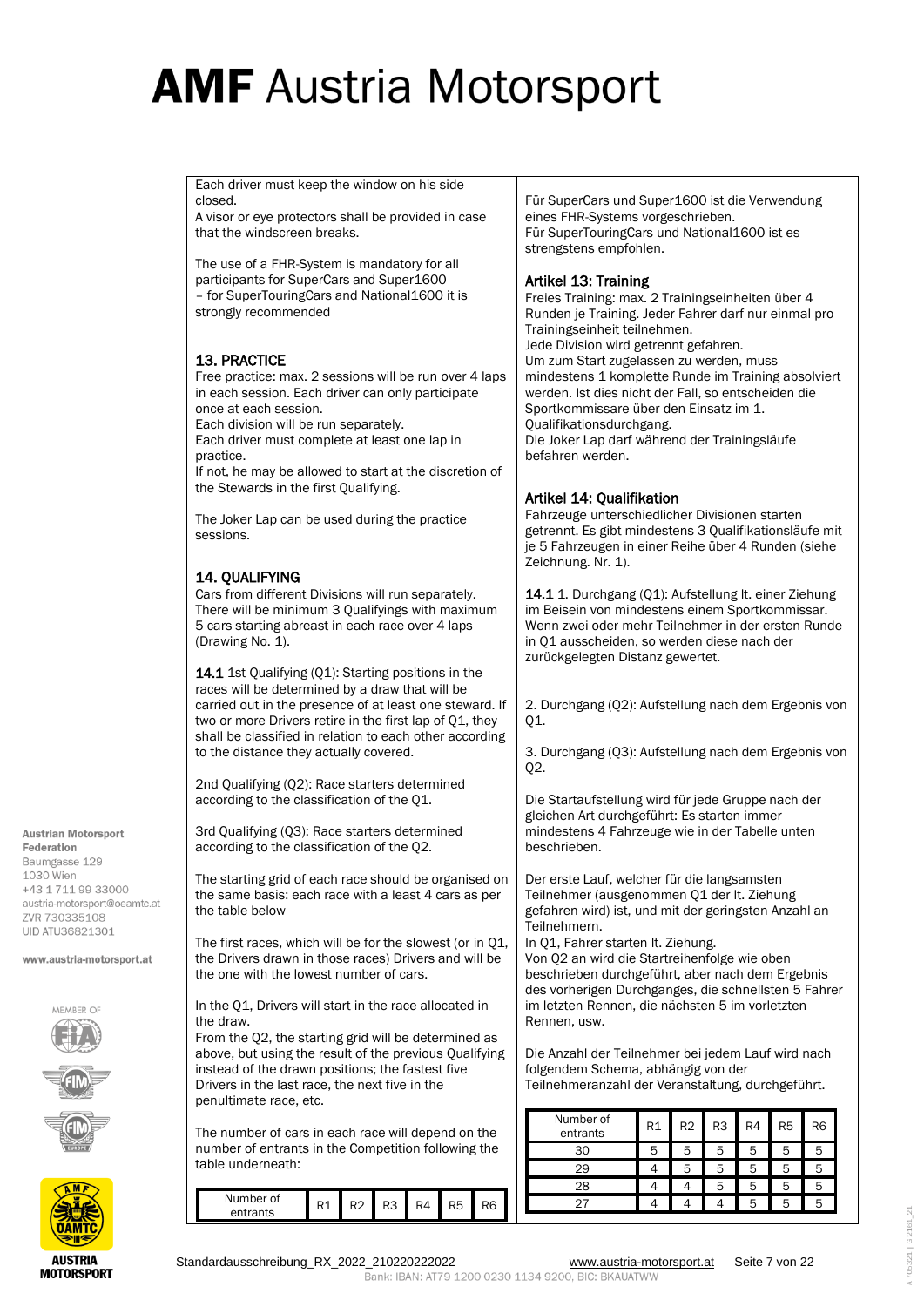| 30              | 5              | 5              | 5              | 5              | 5 | 5 |
|-----------------|----------------|----------------|----------------|----------------|---|---|
| 29              | 4              | 5              | 5              | 5              | 5 | 5 |
| 28              | 4              | 4              | 5              | 5              | 5 | 5 |
| 27              | 4              | 4              | $\overline{4}$ | 5              | 5 | 5 |
| 26              | 4              | 4              | 4              | 4              | 5 | 5 |
| 25              | 5              | 5              | 5              | 5              | 5 |   |
| 24              | 4              | 5              | 5              | 5              | 5 |   |
| 23              | 4              | 4              | 5              | 5              | 5 |   |
| 22              | 4              | 4              | 4              | 5              | 5 |   |
| 21              | 4              | 4              | 4              | 4              | 5 |   |
| 20              | 5              | 5              | 5              | 5              |   |   |
| 19              | 4              | 5              | 5              | 5              |   |   |
| 18              | 4              | 4              | 5              | 5              |   |   |
| 17              | 4              | 4              | 4              | 5              |   |   |
| 16              | 4              | 4              | 4              | $\overline{4}$ |   |   |
| 15              | 5              | 5              | 5              |                |   |   |
| 14              | 4              | 5              | 5              |                |   |   |
| $\overline{13}$ | 4              | $\overline{4}$ | 5              |                |   |   |
| 12              | 4              | 4              | 4              |                |   |   |
| 11              | 3              | 4              | 4              |                |   |   |
| 10              | 5              | 5              |                |                |   |   |
| 9               | 4              | 5              |                |                |   |   |
| 8               | 4              | 4              |                |                |   |   |
| 7               | $\overline{3}$ | $\overline{4}$ |                |                |   |   |
| 6               | $\overline{3}$ | $\overline{3}$ |                |                |   |   |
| 5               | 5              |                |                |                |   |   |

All the Qualifyings will be timed and the fastest Driver in each Qualifying will be awarded 50 points, the second fastest 45 points, the third fastest 42 points, the fourth fastest 40 points, the fifth fastest 39 points, the sixth fastest 38 points, the seventh fastest 37 points, and so on.

Those Drivers who did not complete a Qualifying («DNF») will be credited with a total of points equal to the number of points that the slowest Driver would be given, less one point, supposing that all the starters in the Competition were classified. Those Drivers who did not start the Qualifying («DNS») and those Drivers who were disqualified («DSQ») from the Qualifying will not be credited with any points.

In the event that two or more Drivers achieve equal times, they will be separated according to their best lap time during the Qualifying concerned.

If a race is restarted, a Driver who started in the first or subsequent starts but was not able to start in the race that was completed, will be shown as «DNF» instead of «DNS» and will be credited with the appropriate number of points. Known non-starters will be omitted from the published grid sheet.

The best qualified Driver will start from the "pole position" starting place, then the second-best, the third-best, etc.

After the Qualifyings, there will be an intermediate classification according to each driver's total points scored in the 3 Qualifyings. In the event of tied positions in the intermediate classification,

| 26              | 4 | 4 | 4 | 4 | 5 | 5 |
|-----------------|---|---|---|---|---|---|
| 25              | 5 | 5 | 5 | 5 | 5 |   |
| 24              | 4 | 5 | 5 | 5 | 5 |   |
| 23              | 4 | 4 | 5 | 5 | 5 |   |
| $\overline{22}$ | 4 | 4 | 4 | 5 | 5 |   |
| 21              | 4 | 4 | 4 | 4 | 5 |   |
| 20              | 5 | 5 | 5 | 5 |   |   |
| 19              | 4 | 5 | 5 | 5 |   |   |
| 18              | 4 | 4 | 5 | 5 |   |   |
| 17              | 4 | 4 | 4 | 5 |   |   |
| 16              | 4 | 4 | 4 | 4 |   |   |
| 15              | 5 | 5 | 5 |   |   |   |
| 14              | 4 | 5 | 5 |   |   |   |
| 13              | 4 | 4 | 5 |   |   |   |
| 12              | 4 | 4 | 4 |   |   |   |
| 11              | 3 | 4 | 4 |   |   |   |
| 10              | 5 | 5 |   |   |   |   |
| 9               | 4 | 5 |   |   |   |   |
| 8               | 4 | 4 |   |   |   |   |
| $\overline{7}$  | 3 | 4 |   |   |   |   |
| 6               | 3 | 3 |   |   |   |   |
| 5               | 5 |   |   |   |   |   |

Alle Qualifikationsläufe werden gezeitet, wobei der schnellste Fahrer jedes Durchgangs 50 Punkte, der zweite 45 Punkte, der dritte 42 Punkte, der vierte 40 Punkte, der fünfte 39 Punkte, sechste 38 Punkte usw. erhält.

Fahrer, welche das Rennen nicht beenden (= DNF - did not finish), erhalten Punkte äquivalent zu der Anzahl an Punkten, die der langsamste Fahrer bekommt, minus 1 vorausgesetzt, alle Starter wurden klassifiziert.

Fahrer, welche nicht am Start dieses Rennen waren, oder nicht mit eigener Motorkraft über die Startlinie fahren konnten (= DNS - didn't start) und Fahrer, welche von diesem Rennen disqualifiziert wurden (= DSQ - disqualified), bekommen keine Punkte. Wenn zwei oder mehrere Fahrer die gleichen Zeiten erreichen, werden sie nach ihrer besten Rundenzeit während der betreffenden Qualifikation gewertet.

Wenn bei einem Restart ein Fahrer nicht starten kann (der beim Abbruchrennen gestartet ist) wird er als "DNF" gewertet und nicht als "DNS", und wird mit der entsprechenden Punktezahl gewertet. Wenn es bekannt ist, dass ein Teilnehmer nicht starten kann, wird er von der entsprechenden Starterliste genommen.

Der beste qualifizierte Fahrer startet von der Poleposition, daneben der Zweitbeste der Qualifikation usw.

Nach den Qualifikationsläufen wird ein Zwischenergebnis mit der Gesamtpunkteanzahl aller 3 Qualifikationsläufe erstellt. Bei Punktegleichheit im Zwischenergebnis bekommt der Fahrer mit der Mehrheit an ersten Plätzen, dann zweiten Plätzen, dann dritten Plätzen, usw. in allen Qualifikationsläufen die bessere Platzierung. Sollte noch immer Punktegleichheit sein, dann bekommt der Fahrer mit

**Austrian Motorsport** Federation Baumgasse 129 1030 Wien +43 1 711 99 33000 austria-motorsport@oeamtc.at **7VR 730335108 UID ATU36821301** 

www.austria-motorsport.at



Standardausschreibung\_RX\_2022\_210220222022 [www.austria-motorsport.at](http://www.austria-motorsport.at/) Seite 8 von 22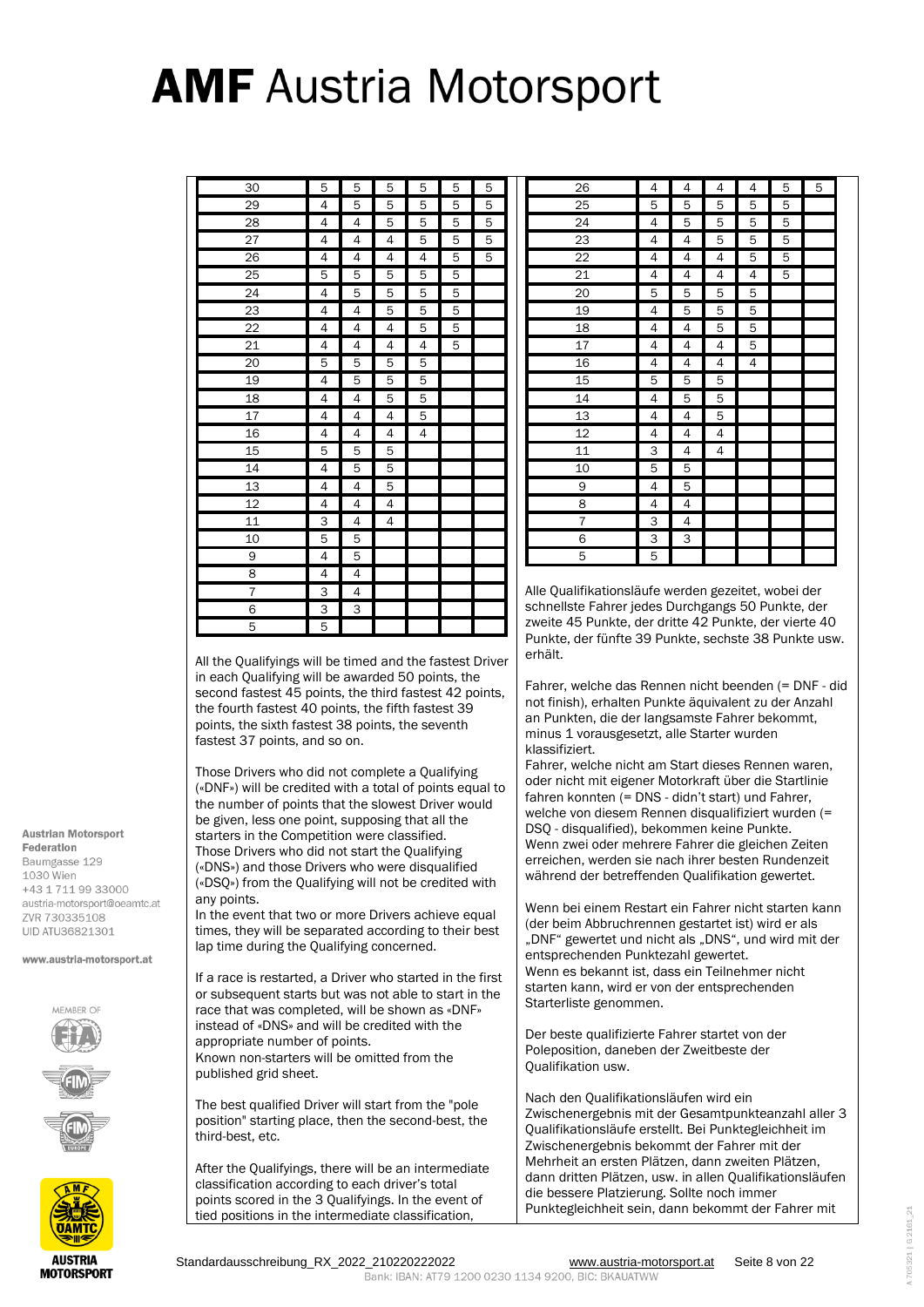precedence will be given to the driver(s) who has the greater number of first places, then second places, then third places, etc., achieved in all the Qualifyings. In the event of further tie, precedence will be given to the Driver who were the fastest in the last Qualifying.

To be classified, the driver must finish a minimum of one Qualifying (by the same number of laps as the winner of this Qualifying) and must also participate in a second Qualifying.

Circuit with Joker Lap:

In each Qualifying, one of the laps must be the Joker Lap. Those drivers who do not take this Joker Lap will receive a time penalty of 30 seconds. In case of taking the Joker Lap more than once, the penalty will be decided by the Stewards.

Two judges of fact will be appointed to note how many times the cars pass through.

At the exit of the Joker Lap, the cars on the main track have priority.

### 15. Semi-Finals and Finals

The Semi-Finals will be run over 5 or 6 laps, the Final over 6 laps. There will be two Semi Finals and one Final. The 12 best drivers from the Qualifying qualify for the Semi-Finals; the best 3 from each Semi-Finals will qualify for the Final. The Semi-Finals will only be run if there are at least 8 cars able to participate; if the Semi-Finals are not run, the 6 best drivers will automatically be qualified for the Final.

Grids for the Semi-Finals will consist of 6 cars in three rows 2-2-2. The best qualified driver will start from the "pole position" starting place, then the second-best, the third best, etc.

In the Semi-Finals drivers placed 1st, 3rd, 5th, 7th, 9th, 11th, will take part in Semi-Final 1; drivers placed 2nd, 4th, 6th, 8th, 10th, 12th will take part in Semi-Final 2.

*Special regulation for National1600: There will be run 3 Semifinals, if there are 18 drivers or more qualified for and able to participate in the Semifinals. In the Semi-Finals drivers placed 1st, 4th, 7th, 10th, 13th, 16th will take part in Semi-Final 1, drivers placed 2nd, 5th, 8th, 11th, 14th, 17th will take part in Semi-Final 2., drivers placed 3rd, 6th, 9th, 12th, 15th, 18th will take part in Semi-Final 3. The drivers on the first and second place of each semifinal are qualified for the finals.* 

Grids for the Finals will consist of 6 cars in three rows 2-2-2.

The Semi-Final winner with the highest number of points in the Competition starts on the «pole» side of the grid, followed by the other Semi-Final winner. The same procedure will be used for the two secondplaced Drivers, and two third-placed Drivers.

*Regarding National1600 with 3 Semifinals: The Semi-Final winner with the highest number of points in the Competition starts on the «pole» side of the grid, the other Semi-Final winners get the next start* 

der schnellsten Zeit im letzten Qualifikationslauf die bessere Position.

Um in Wertung zu kommen, muss der Teilnehmer mindestens einen Qualifikationslauf beenden (mit derselben Anzahl an Runden wie der Sieger dieses Laufes) und an einem zweiten Lauf teilnehmen.

Hinweis: Rennstrecke mit Joker Lap: In jedem Qualifikationslauf muss eine der Runden die Joker Lap Runde sein. Jene Fahrer, die diese Joker Lap-Runde nicht fahren, erhalten eine Zeitstrafe von 30 Sekunden. Die Strafe für Fahrer, welche die Joker Lap mehr als einmal befahren, wird von den Sportkommissaren entschieden. Zwei Sachrichter der Veranstaltung führen eine Mitschrift über das Befahren der Joker Lap. Dort, wo die Joker Lap wieder in die Hauptrennstrecke

einmündet, hat derjenige Fahrer den Vorrang, der sich

### Artikel 15: Semifinale und Finalläufe

auf der Hauptrennstrecke befindet.

Im Semifinale werden 5 oder 6 Runden gefahren und im Finale 6 Runden. Es gibt zwei Semifinale und einen Finallauf. Die besten 12 Fahrer aus den Qualifikationsläufen sind für die Semifinale qualifiziert, die besten 3 aus jedem Semifinale sind für das Finale qualifiziert. Semifinalläufe werden nur gefahren, wenn mindestens 8 Fahrzeuge daran teilnehmen können. Wenn es keine Semifinale gibt, haben sich die 6 besten Fahrer automatisch fürs Finale qualifiziert.

Die Startaufstellung der Semifinale besteht aus 6 Fahrzeugen in drei Reihen 2-2-2. Der bestplatzierte Fahrer startet von der Poleposition, daneben der Zweitbeste der Qualifikation usw. Im ersten Semifinale sind der 1., 3., 5., 7., 9., 11., Platzierte aus dem Zwischenergebnis qualifiziert. Im zweiten Semifinale sind der 2., 4., 6., 8., 10., 12., qualifiziert.

*Für National1600 gilt zusätzlich: sollten sich 18 oder mehr Fahrer für die Semifinale qualifizieren und daran teilnehmen können, werden 3 Semifinalläufe gefahren. Im ersten Semifinale sind der 1., 4., 7., 10., 13., 16. Platzierte aus dem Zwischenergebnis qualifiziert. Im zweiten Semifinale sind der 2., 5., 8. 11., 14., 17. qualifiziert. Im dritten Semifinale sind der 3., 6., 9., 12., 15., 18. qualifiziert. Die jeweils Erst- und Zweitplatzierten sind für das Finale qualifiziert.*

Die Startaufstellung der Finale besteht aus 6 Fahrzeugen in drei Reihen 2-2-2. Der Sieger aus den beiden Semifinalen mit den meisten Punkten aus der Veranstaltung startet aus der Pole-Position, dann der andere Semifinalsieger. Dieselbe Prozedur wird angewendet bei den beiden zweitplatzierten und den zwei drittplatzierten Fahrern.

*Bei National1600 mit 3 Semifinalen startet der Sieger aus den 3 Semifinalläufen mit den meisten Punkten von der Pole-Position, die weiteren zwei Startplätze sind für die anderen beiden Semifinalsieger gemäß Punktereihung. Gleiches gilt für die drei Zweitplatzierten.*

Federation Baumgasse 129 1030 Wien +43 1 711 99 33000 austria-motorsport@oeamtc.at **7VR 730335108 UID ATU36821301** 

**Austrian Motorsport** 

www.austria-motorsport.at

MRFR O



**MOTORSPORT**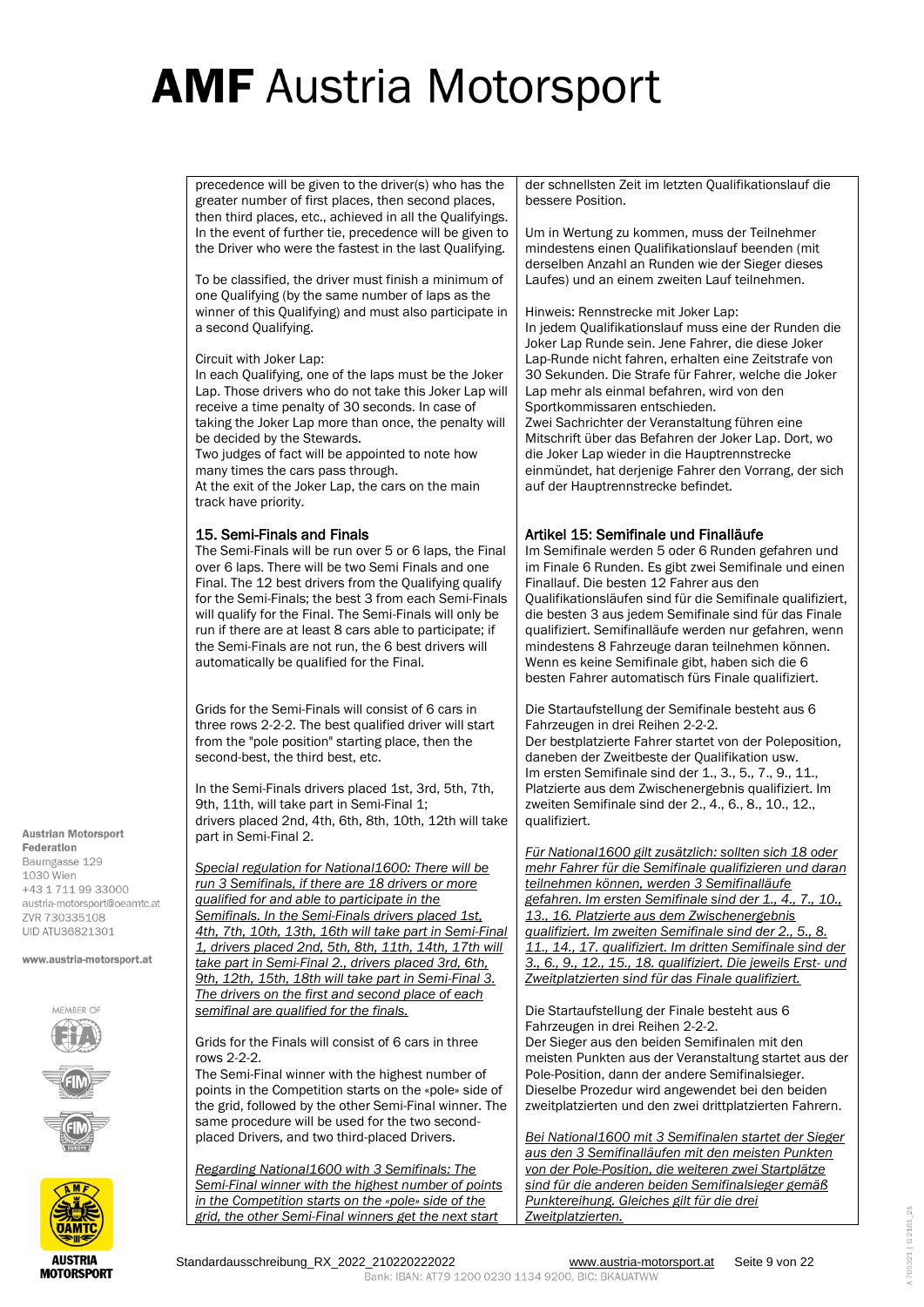*positions. The same procedure is in force for the three second-placed Drivers.* If a driver is unable to come to the grid for a (Semi)Final, his place will be taken by the best nonqualified driver, who will take the last position on the grid - the others will move up one place on the grid. A maximum of two starters may be moved up to the Semifinal resp. Final if one or more drivers are not able to start. The position of the grids will be as shown in Drawing N° 2. Circuit with Joker Lap: In each (Semi-)Final, one of the laps must be the Joker Lap. Those drivers who do not take this Joker Lap, will be classified last in that Final (in front of the drivers who did not start this Final). If this concerns more than one driver, they will be classified in the order of their respective positions on the starting grid. The penalty for drivers who take the Joker Lap more than once will be decided by the Stewards. At the exit of the Joker Lap, the cars on the main track have priority. A Driver who is disqualified from a Semi-Final or Final for whatever reason will receive no points for that Semi-Final or Final. The stewards may decide to impose a further penalty, i.e. loss of Championship points, if they consider the severity of the offence warrants it. 16. GENERAL 16.1 A starter is any driver having passed scrutineering and crossed the start line in practice under the power of his car's engine. 16.2 Stopping the race: see Article 18 of the General Prescriptions of the Code. 16.2.1 Should the end-of-race signal be displayed inadvertently or otherwise before the leading car completes the scheduled number of laps, the Stewards may order that a re-run will take place. 16.2.2 The end of the race will be indicated by the chequered flag at the end of the distance foreseen, presented first to the leading driver, than to all other drivers, when they pass the finish line, not considering the number of laps covered. Should the end-of-race signal be inadvertently delayed, the final classification will be established according to the positions the lap before. 16.2.3 Should it be necessary to stop the race for emergency- or safety reasons or because of a false start, this should be done by displaying the red flag at the start/finish line and at all marshals' posts. This indicates that drivers must immediately cease racing and proceed slowly as directed by the marshals. The Clerk of the Course will decide which vehicles are allowed to take the restart, except in the Ist es einem Fahrer nicht möglich, am Semifinale oder Finale teilzunehmen, so darf der beste nichtqualifizierte Fahrer sich auf die letzte Startposition stellen und alle anderen rücken um den freien Platz nach. Es dürfen max. 2 Fahrer nachrücken, wenn einer oder mehr Fahrer nicht starten können. Die Startaufstellung wird in Zeichnung Nr. 2 dargestellt. Hinweis: Rennstrecke mit Joker Lap In den Finalläufen muss eine der Runden die Joker Lap Runde sein. Jene Fahrer, die diese Joker Lap Runde nicht fahren, werden als Letzte (vor den nicht gestarteten Teilnehmern dieses Finallaufes) klassiert. Sollte dies mehrere Fahrer betreffen, so werden diese in der Reihenfolge ihrer Startaufstellung (vor den nicht gestarteten Teilnehmern dieses Finallaufes) gereiht. Die Strafe für Fahrer, welche mehr als einmal die Joker Lap befahren, wird von den Sportkommissaren festgelegt. Bei der Ausfahrt aus der Joker Lap haben Fahrer auf der Hauptrennstrecke den Vorrang. Ein Fahrer der, aus welchem Grund auch immer, in einem Semifinale oder Finale disqualifiziert wurde, erhält keine Punkte für dieses Semifinale oder Finale. Die Sportkommissare können eine weitere Strafe verhängen z. B. Verlust von weiteren Meisterschaftspunkte, wenn es die Schwere der Straftat berechtigt. Artikel 16: Allgemeines 16.1 Als Starter gilt jeder Fahrer, der die technische Abnahme passiert hat und die Startlinie im Training mit eigener Motorkraft überfährt. 16.2 Abbruch eines Laufes: wird im Artikel 18 der . General Prescriptions of the Code" beschrieben. 16.2.1 Sollte die Zielflagge versehentlich oder bevor das führende Fahrzeug die Gesamtdistanz vollendet hat gezeigt werden, so entscheiden die Sportkommissare über einen Wiederholungslauf. 16.2.2 Das Ende des Rennens wird bei Erreichen der vorgeschriebenen Rundenzahl durch Zeigen der schwarz-weiß karierten Zielflagge angezeigt - beim Überfahren der Ziellinie zuerst dem Zeitschnellsten und dann allen Nachfolgenden, unabhängig von den erreichten Rundenzahlen. Sollte die Zielflagge erst nach Erreichen der vorgesehenen Rundenanzahl gezeigt werden, so erfolgt die Wertung laut der letzten Zieldurchfahrt. 16.2.3 Sollte das Rennen aus Sicherheitsgründen oder wegen eines Fehlstarts abgebrochen werden, so ist dies mit der roten Flagge bei der Start/Ziellinie und an den Streckenpostenpositionen anzuzeigen. Die Fahrzeuge haben dann unverzüglich das Rennen zu beenden und langsam auf der Strecke gemäß den Anweisungen der Streckenposten weiterzufahren. Der Rennleiter entscheidet, welcher Fahrer am Restart teilnehmen darf, ausgenommen entsprechend

**Austrian Motorsport** Federation Baumgasse 129 1030 Wien +43 1 711 99 33000 austria-motorsport@oeamtc.at **7VR 730335108 UID ATU36821301** 

www.austria-motorsport.at



nachfolgendem Punkt 16.2.5.

conditions set out in 16.2.5 below.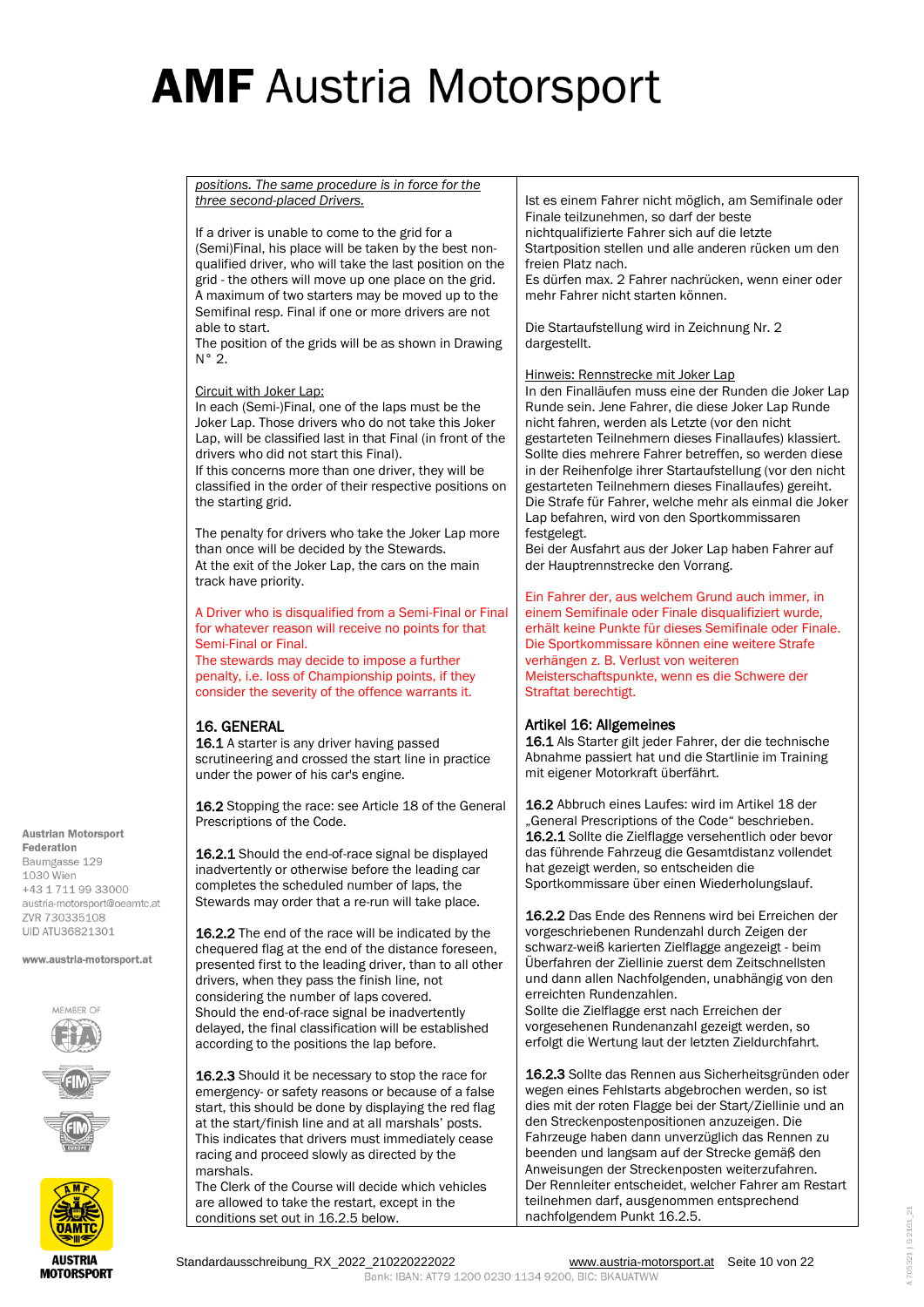16.2.4 Re-runs will be permitted only:

- a) when a red flag has been shown during a Qualifying;
- b) when the end-of-race signal is displayed inadvertently or otherwise before the leading car completes the scheduled number of laps. Only the participants in the first start are entitled to participate in the re-run and must occupy the same place as for the previous start.

In this case, any possible warnings or penalties will, however, apply for the re-run.

All other incidents will be treated as "force majeure". If a driver in a Qualifying deliberately causes a re-run by crowding or obstruction, the driver concerned may be disqualified, at the Stewards' discretion. If a Final is stopped by a red flag and subsequently restarted, any driver who started in the original Final, but who is not able to start in the re-run, will be classified in front of any driver who did not start at all.

16.2.5 During a start, if a driver deliberately causes a restart through crowding or obstruction, the driver concerned may be disqualified, at the Stewards' discretion.

### 16.3 Start

The start procedure begins with showing the Letter "F" or the "ready to race"-board (max 5 sec.). After this, the start will be given by switching on the green light.

There must be an electronic system for every start position and a margin of 12 cm +/- 2 cm between the electronic system and the car.

Timing will be done by transponders and electronic beams, to 1/100 of a second at least. The start will be given only after the system for detecting false starts has been initiated.

### 16.4 False starts

A false start will be declared if a car crosses its starting line before the green light is switched on.

The system for detecting false starts must obligatorily be switched on before the start procedure begins.

Judges will be appointed to determine false starts in case of technical breakdown of the system. When a false start occurs, the starting light will be blocked automatically by the cell and a yellow light will begin to flash, accompanied by an audible warning signal, and the place of the driver who caused the false start must be indicated, clearly marked on a board visible for all drivers from the starting grid.

When a false start occurs in a Qualifying, the driver concerned will have to take the Joker Lap two (2) times and be warned by means of a sign 2x Joker Lap, if there is no Joker Lap the driver will be warned by a sign "3 secs." that a 3-second penalty will be added to the time set in the Qualifying concerned and the starting procedure will begin again.

16.2.4 Wiederholungsläufe finden statt, wenn:

a) die rote Flagge während eines Laufes gezeigt wird

b) die Zielflagge versehentlich oder bevor das führende Fahrzeug die Gesamtdistanz vollendet hat gezeigt wurde. Nur Teilnehmer am ersten Start sind beim Neustart startberechtigt und müssen am selben Startplatz wie vorher stehen.

Wenn ein Teilnehmer eine Strafe erhalten hat, so wird diese auch beim Neustart berücksichtigt.

Andere Vorkommnisse werden als "Höhere Gewalt" behandelt. Wenn ein Fahrer in einem Lauf vorsätzlich eine Wiederholung provoziert, so wird der betreffende Fahrer nach einer Entscheidung der Sportkommissare disqualifiziert.

Wenn ein Finale mit der roten Flagge abgebrochen wird, so wird ein Teilnehmer, der beim Neustart nicht mehr starten kann, vor den Fahrern, die an diesem Finallauf nicht starten konnten, gereiht.

16.2.5 Wenn ein Fahrer während eines Startvorganges, absichtlich eine Startwiederholung verursacht, kann dieser Fahrer von diesem Lauf von den Sportkommissaren disqualifiziert werden.

### 16.3 Start

Der Startablauf beginnt mit dem Zeigen der Tafel "F" oder "ready to race" (für max. 5 sec). Anschließend erfolgt der Start durch Aufleuchten des grünen Lichts der Startampel.

Ein elektronisch gesteuertes System für jeden Startplatz muss vorhanden sein, die Distanz zwischen Fahrzeug und elektronischem Startsystem muss 12 cm +/- 2 cm betragen.

Die Zeit wird mit Transponder und Lichtschranken auf mind. 1/100 Sekunden genau gemessen Der Start wird freigegeben, nachdem das System zur Erkennung von Fehlstarts eingeschalten wurde.

### 16.4 Fehlstart

Ein Fehlstart ist gegeben, wenn ein Fahrzeug die Startlinie vor dem Aufleuchten des Grünlichtes überfährt.

Ein elektronisches System muss zur Feststellung eines Fehlstarts vor dem Start eingeschaltet werden. Fehlstartrichter sind – für den Fall, dass die Startanlage ausfällt - vorzusehen.

Im Falle eines Fehlstarts blockiert das Startlicht automatisch und eine rotierende gelbe Warnlampe leuchtet auf, zusätzlich muss eine Hupe vorgesehen werden. Die Position, an der der Fehlstart erfolgte, muss eindeutig an einer Anzeigentafel ersichtlich sein, die von allen Fahrern von ihrem Startplatz aus sehen müssen.

Bei einem Fehlstart in einem Qualifikationslauf muss der betreffende Fahrer 2x die Joker Lap fahren (Tafel "2x Joker Lap" wird angezeigt) - wenn es keine Joker Lap gibt, wird der betroffene Fahrer mit dem Zeigen einer "3 sec." Tafel verwarnt. Der Fahrer in dem jeweiligen Lauf erhält eine Strafzeit von 3 Sek. Diese Strafzeit wird zur Laufzeit des betreffenden Laufes addiert. Die Startprozedur wird erneut gestartet.

Federation Baumgasse 129 1030 Wien +43 1 711 99 33000 austria-motorsport@oeamtc.at **7VR 730335108 UID ATU36821301** 

**Austrian Motorsport** 

www.austria-motorsport.at



**MOTORSPORT**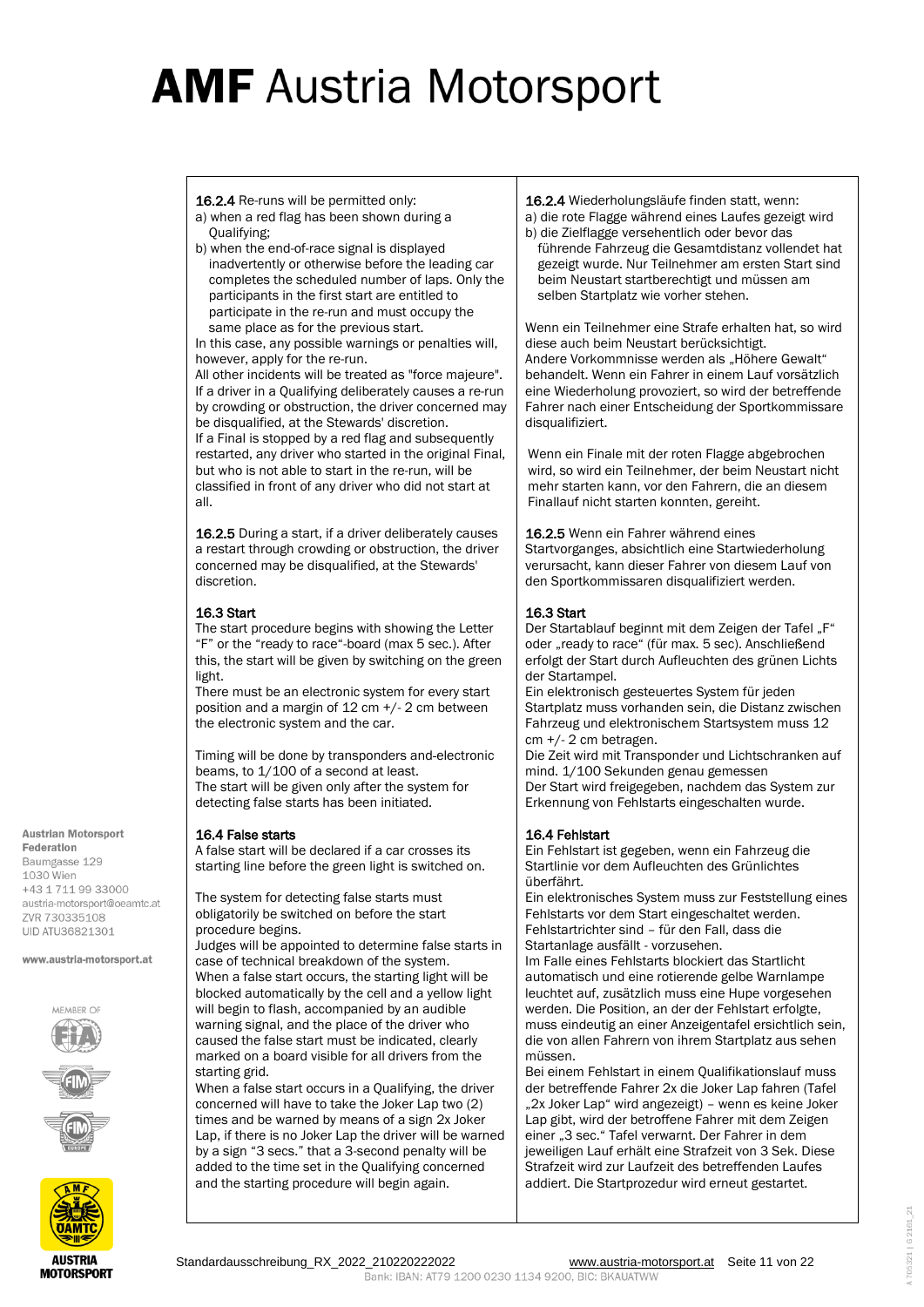During the same Qualifying, if the same driver makes a second false start he will not be allowed to start again (=DNS - didn't start).

When a false start occurs in a (Semi-) Final, the driver responsible of the false start will be warned by means of a sign "2x Joker Lap." meaning that he must take the Joker Lap two times.

The circuit with no Joker Lap the driver will be warned by means of a warning flag and will get a 10 second penalty and will be added to the time set in that Final concerned.

The starting procedure will begin again.

During the same (Semi-) Final, if the same driver makes a second false start he will not be allowed to start in that Final, and will be classified before the non-starters.

#### 16.5 Accidents and technical failures

If two or more cars retire in the same lap, they shall be classified in relation to each other according to their positions when crossing the finish line the last time, or according to their grid positions if it occurs on the first lap.

#### 16.6 Flag signals

Flag signals must be in conformity with Appendix H to the Code, with the following exceptions: the yellow flag shall be shown at one post only, immediately before the accident/obstacle. One yellow flag shall be waved during 2 laps for the same incident.

Two yellow flags shall be waved if the incident is on the racing line. These must be shown until the racing line is free.

Once a flag has been shown, drivers may not overtake until they have completely passed the incident for which it is shown, there being no green flag in this situation.

Red flag, black and white flag, black flag: the decision to show these three flags is normally at the discretion of the Clerk of the Course. The black and white flag will be shown together with the starting number. Showing of the black and white flag means that the driver whose number is shown will be under investigation.

The black flag will be shown during two (2) laps together with a panel showing the starting number. If a black flag is shown in a Qualifying, the driver has to go immediately to the paddock; in a final, he has to go to the Parc Fermé or such other place as specified in the suppl. regulations. The reason for the decision to use the black and white and/or the black flag must be confirmed to the driver in writing by the Clerk of the Course.

### 17. PENALTIES

The following list of examples is not exhaustive. The Stewards of the meeting have overall authority concerning the penalties imposed.

Wenn derselbe Fahrer einen 2. Fehlstart im selben Vorlauf hervorruft, so darf er bei diesem Lauf nicht mehr starten und als DNS (didn't start) geführt.

Bei einem Fehlstart in einem (Semi-) Finallauf wird der betreffende Fahrer mit dem Zeigen einer Tafel "2x Jokerlap" verwarnt, der Fahrer in dem jeweiligen Finallauf muss die Joker Lap 2x befahren. Sollte die Rennstrecke keine Joker Lap aufweisen, so wird der betreffende Fahrer mit der Verwarnflagge verwarnt und eine Strafzeit von 10 Sek. vergeben, diese Strafzeit wird zur Laufzeit des betreffenden Laufes addiert.Die Startprozedur wird erneut gestartet.

Wenn derselbe Fahrer einen 2. Fehlstart im selben Finallauf hervorruft, so wird er von diesem (Semi-) Finallauf disqualifiziert und als Letztplatzierter gereiht; vor den "Nichtstartern" dieses Laufes.

### 16.5 Unfälle und technische Gebrechen

Wenn zwei oder mehrere Fahrzeuge in der gleichen Runde ausfallen, so werden diese Fahrzeuge in der Reihenfolge, in der sie zuletzt die Ziellinie überfahren haben, gewertet. Erfolgt der Ausfall in der Startrunde, so erfolgt die Wertung nach den Startpositionen.

#### 16.6 Flaggenzeichen

Flaggenzeichen müssen dem Anhang "H" des Internationalen Sportgesetzes, mit folgenden Ausnahmen, entsprechen: Die gelbe Flagge soll nur an einem Posten – unmittelbar vor dem "Ereignis" gezeigt werden. Eine gelbe Flagge soll nur 2 Runden lang für denselben Unfall geschwenkt werden. Zwei gelbe Flaggen müssen geschwenkt werden, wenn die Idealline durch den Unfall blockiert ist. Sie sind so lange zu zeigen, bis die Ideallinie frei ist. Nach der gezeigten Flagge dürfen Fahrer nicht überholen, bis sie die Unfallstelle, für die diese Flagge gezeigt wurde, komplett passiert haben. Es gibt für diese Situation keine grüne Flagge. Rote, schwarz-weiß karierte und schwarze Flagge zu zeigen obliegt dem Rennleiter.

Die schwarz-weiße Flagge wird gemeinsam mit der Startnummer des betreffenden Fahrers gezeigt. Das Zeigen dieser Flagge bedeutet, dass der Fahrer unter besonderer Beobachtung steht.

Die schwarze Flagge wird zwei (2) Runden lang zusammen mit einer Tafel mit der Startnummer des betreffenden Fahrers gezeigt. Der Fahrer muss sofort ins Fahrerlager fahren, im Finale muss er ins Parc Fermé oder an einen entsprechenden Platz, der im Datenblatt definiert wurde, fahren. Der Rennleiter muss dem Fahrer den Grund für die Anwendung der schwarz-weißen und/oder schwarzen Flagge schriftlich bestätigen.

#### Artikel 17: Strafen

Die folgende Liste von Strafen ist nicht vollständig. Die Sportkommissare können den Teilnehmern andere Strafen als hier angeführt auferlegen.

Federation Baumgasse 129 1030 Wien +43 1 711 99 33000

**Austrian Motorsport** 

austria-motorsport@oeamtc.at **7VR 730335108 UID ATU36821301** 

www.austria-motorsport.at



#### Standardausschreibung\_RX\_2022\_210220222022 [www.austria-motorsport.at](http://www.austria-motorsport.at/) Seite 12 von 22 Bank: IBAN: AT79 1200 0230 1134 9200, BIC: BKAUATWW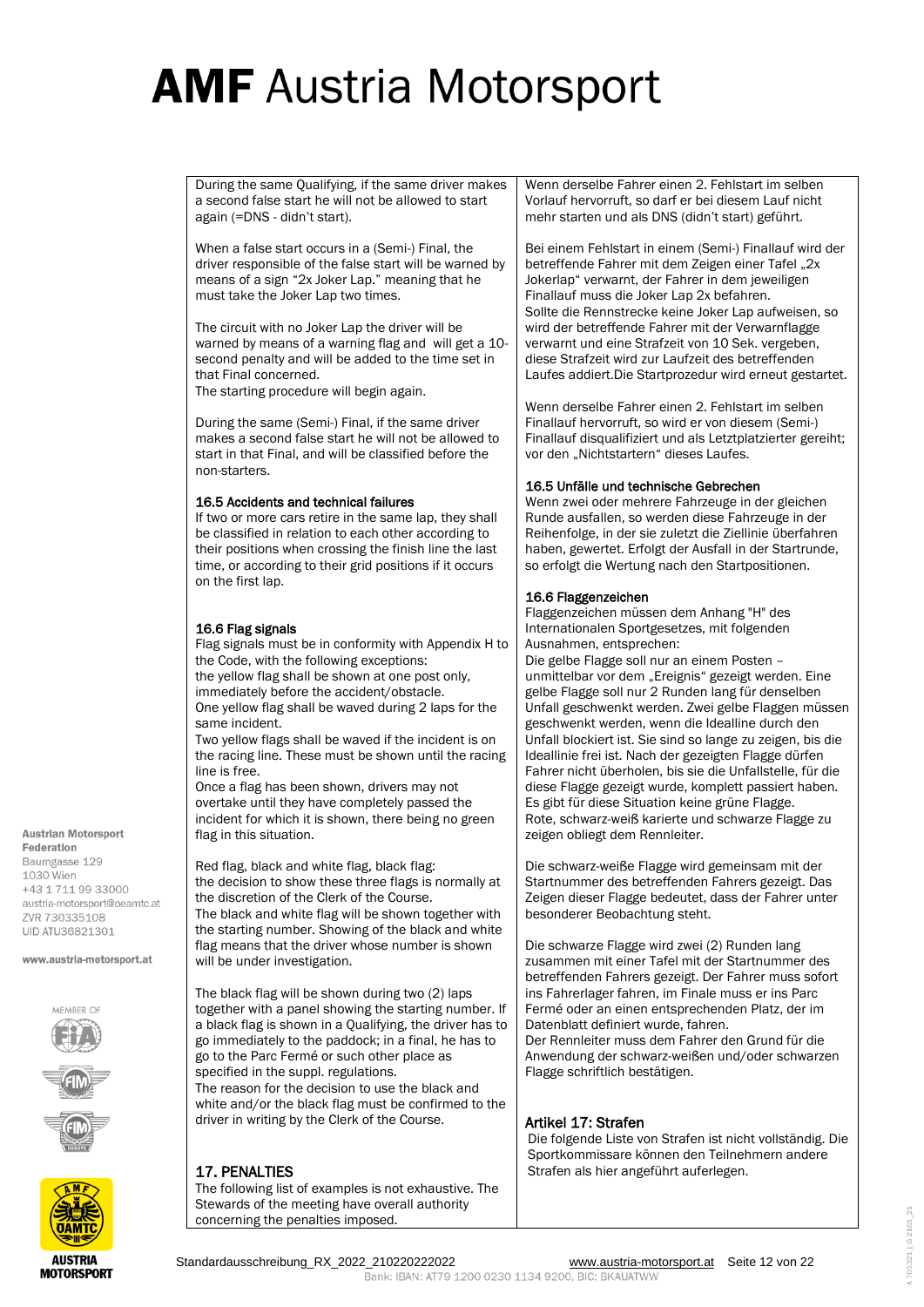|    |                                                                                                                                              |                                     | $\overline{0}1$ | Nennung eines                                                                                                                                | keine                                     |
|----|----------------------------------------------------------------------------------------------------------------------------------------------|-------------------------------------|-----------------|----------------------------------------------------------------------------------------------------------------------------------------------|-------------------------------------------|
| 01 | Entry of a car not<br>admitted under Article 4<br>of the Standard Sporting<br>Regulations                                                    | Start refused                       |                 | Fahrzeuges, das nicht<br>Art.4 der<br>Standardausschreibung<br>entspricht                                                                    | Startzulassung                            |
| 02 | Absence of valid licences                                                                                                                    | Start refused                       | 02              | Keine gültige Lizenz                                                                                                                         | keine<br>Startzulassung                   |
| 03 | Absence of the ASN's<br>permission on the entry<br>form (where applicable)                                                                   | Start refused                       | 03              | Fehlen der ASN Startge-<br>nehmigung am<br>Nennformular, falls nicht<br>auf der Lizenz eine<br>Auslandsstartgenehmi-<br>gung inkludiert ist. | keine<br>Startzulassung                   |
| 04 | Failure to pay entry fees                                                                                                                    | Start refused                       | 04              | Nenngeld nicht bezahlt                                                                                                                       | keine<br>Startzulassung                   |
| 05 | Failure to submit the                                                                                                                        | Start refused                       | 05              | Homologationsblatt kann<br>nicht vorgelegt werden                                                                                            | keine<br>Startzulassung                   |
|    | homologation form                                                                                                                            |                                     | 06              | Ein Fahrzeug entspricht                                                                                                                      | Entscheidung der                          |
| 06 | Vehicles failing to<br>conform to the Safety<br>measures and the                                                                             | Decision of the<br><b>Stewards</b>  |                 | nicht den Sicherheits-<br>bestimmungen und der<br>der Ausschreibung                                                                          | Sportkommissare                           |
|    | Regulations                                                                                                                                  |                                     | 07              | Verspätetes Erreichen<br>des Startareals, wenn es                                                                                            | Disqualifikation vom<br>Lauf              |
| 07 | Arrival late to the starting<br>grid of the Qualifying, if<br>the Clerk of the Course<br>deems that this hinders<br>the running of the Event | Disqualified from<br>the Qualifying |                 | der Rennleiter für eine<br>Behinderung der<br>Veranstaltung hält                                                                             |                                           |
| 08 | Lack of Reporting the non<br>starting before the start<br>of his/her Division                                                                | Decision of the<br><b>Stewards</b>  | 08              | Unterlassen der Meldung<br>des Nichtstartens, bevor<br>der Start seiner Division<br>beginnt                                                  | Entscheidung der<br>Sportkommissare       |
| 09 | Absence of the<br>identification marks<br>affixed by the Scrutineers                                                                         | Disqualified from<br>the meeting    | $\overline{09}$ | Fehlen von<br>Identifikationsmarken,<br>die von der Technischen<br>Kommissaren<br>angebracht wurden                                          | Disqualifikation von<br>der Veranstaltung |
| 10 | Moving the track markers<br>or driving outside the<br>circuit in order to gain<br>time                                                       | Disqualified from<br>the Qualifying | 10              | Verschieben von<br>Strecken-Markierungen<br>oder Fahren außerhalb<br>der Strecke, um Zeit zu<br>gewinnen.                                    | Disqualifikation vom<br>Lauf              |
| 11 | Using of not correct tires<br>for this car/Division                                                                                          | Disqualified from<br>the Qualifying | 11              | Verwendung von nicht<br>erlaubten Reifen für<br>dieses Fahrzeug/Division                                                                     | Disqualifikation vom<br>Lauf              |
|    |                                                                                                                                              |                                     |                 |                                                                                                                                              |                                           |

UID ATU36821301 www.austria-motorsport.at

Austrian Motorsport Federation Baumgasse 129 1030 Wien +43 1 711 99 33000 austria-motorsport@oeamtc.at ZVR 730335108





A 705321 | G 2161\_21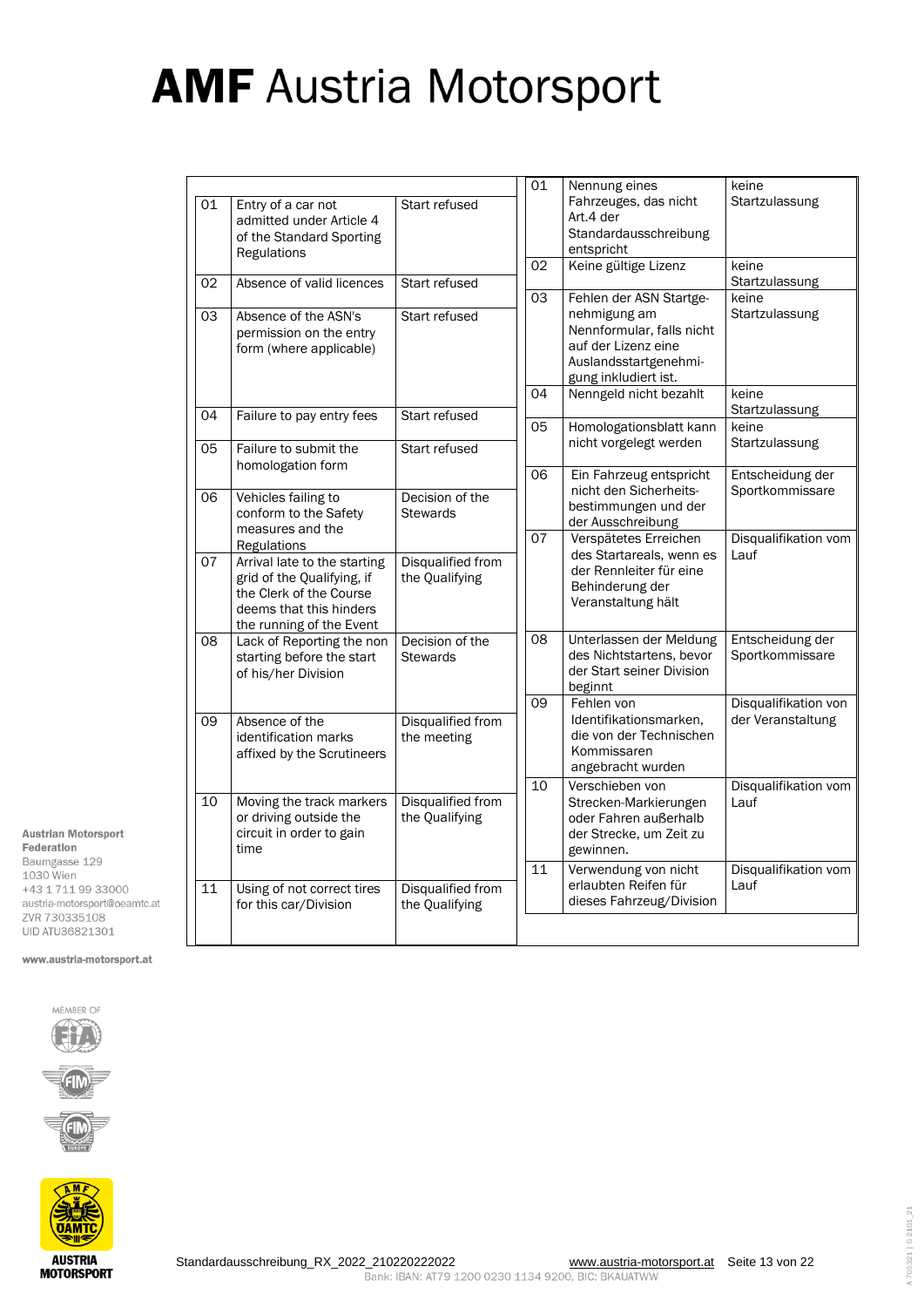| 12              | First false start in<br>a Qualifying:                                                  | 2x Joker Lap<br>(circuit with no<br>Joker Lap +3<br>seconds)                              | 12              | Erster Fehlstart in einem<br>Qualifikationslauf:                                                | 2x Joker Lap<br>(Strecke ohne<br>Joker Lap +3<br>Sekunden)                      |
|-----------------|----------------------------------------------------------------------------------------|-------------------------------------------------------------------------------------------|-----------------|-------------------------------------------------------------------------------------------------|---------------------------------------------------------------------------------|
|                 | Second false start of the<br>same driver in that<br>Qualifying:                        | <b>Disqualified from</b><br>that Qualifying                                               |                 | Zweiter Fehlstart<br>desselben Fahrers im<br>selben<br>Qualifikationslauf:                      | Disqualifikation von<br>diesem Lauf                                             |
|                 | First false start in a<br>(Semi-) Final:                                               | 2x Joker Lap<br>(circuit with no<br>Joker Lap +10<br>seconds)                             |                 | Erster Fehlstart im<br>(Semi-) Finale:                                                          | 2x befahren der<br>Joker Lap<br>(Rennstrecke ohne<br>Joker Lap +10<br>Sekunden) |
|                 | Second false start of the<br>same driver in that Final:                                | Disqualified from<br>that Final                                                           |                 | Zweiter Fehlstart<br>desselben Fahrers im<br>selben Finale:                                     | Disqualifikation<br>von diesem Finale                                           |
| 13              | Failure to respect<br>instructions given by the<br>flag signals                        | Decision of the<br><b>Stewards</b>                                                        | 13              | Nichtbeachtung von<br>Flaggensignalen                                                           | Entscheidung der<br>Sportkommissare                                             |
| $\overline{14}$ | Driver failing to conform<br>to the safety measures                                    | Decision of the<br><b>Stewards</b>                                                        | $\overline{14}$ | Fahrer hält die<br>vorgeschriebenen FIA-<br>Sicherheits-<br>bestimmungen nicht ein              | Entscheidung der<br>Sportkommissare                                             |
| 15              | Any tampering with or<br>attempt to tamper with<br>the identification marks            | Disqualified from<br>the meeting                                                          | 15              | Fälschung oder<br>Veränderung von<br>Identifikationsmarken<br>oder-markierungen                 | Disqualifikation von<br>der Veranstaltung                                       |
| 16              | Infringement of the "Parc<br>Fermé" rules                                              | Decision of the<br><b>Stewards</b>                                                        | 16              | Verstoß gegen die "Parc<br>Fermé" Bestimmungen                                                  | Entscheidung der<br>Sportkommissare                                             |
| 17              | Reporting late to<br>scrutineering                                                     | € 250,-                                                                                   | 17              | zu spät bei der<br>technischen Abnahme                                                          | € 250,-                                                                         |
| 18              | Not-taking a Joker Lap<br>- In a Qualifying<br>- In a Final<br>Taking a Joker Lap more | 30 seconds;<br>Classified last in<br>that Final before<br>non-starters<br>Decision of the | 18              | Nicht befahren der Joker<br>Lap<br>- im Qualifikationslauf<br>- im Finale                       | 30 Sekunden;<br>als Letzter in<br>diesem Finale vor<br>den nicht<br>gestarteten |
|                 | then once                                                                              | <b>Stewards</b>                                                                           |                 | Mehr als einmal die Joker<br>Lap befahren                                                       | Entscheidung der<br>Sportkommissare                                             |
| 19              | Any deliberate contact<br>between drivers/cars:                                        |                                                                                           | 19              | Jeder absichtliche<br>Kontakt zwischen<br>Fahrer/Auto:                                          |                                                                                 |
|                 | - exit Joker Lap or after<br>the finish<br>- on the racetrack                          | Decision of the<br><b>Stewards</b><br>May be decided by<br>the CoC                        | 20              | - Ausfahrt Joker Lap oder<br>nach der Zieldurchfahrt<br>- auf der Rennstrecke<br>Nicht korrekte | Entscheidung der<br>Sportkommissare<br>Kann von CoC<br>entschieden werden       |
| 20              | Incorrect use of # engines<br>and/or turbo / Electric kit<br>components                | Drop of 8 places<br>on the starting<br>grid of the Finals                                 |                 | Verwendung der Anzahl<br>von Motoren und/oder<br>Turbolader / Elektrik-<br>Komponenten          | Zurückversetzung<br>um 8 Plätze vor den<br>Finalläufen                          |
| 21              | Incorrect temperature of<br>the tyres                                                  | Decision of the<br><b>Stewards</b>                                                        | 21              | Unerlaubtes Aufwärmen<br>der Reifen                                                             | Entscheidung der<br>Sportkommissare                                             |

Baumgasse 129 1030 Wien +43 1 711 99 33000 austria-motorsport@oeamtc.at ZVR 730335108 UID ATU36821301 www.austria-motorsport.at

Austrian Motorsport Federation



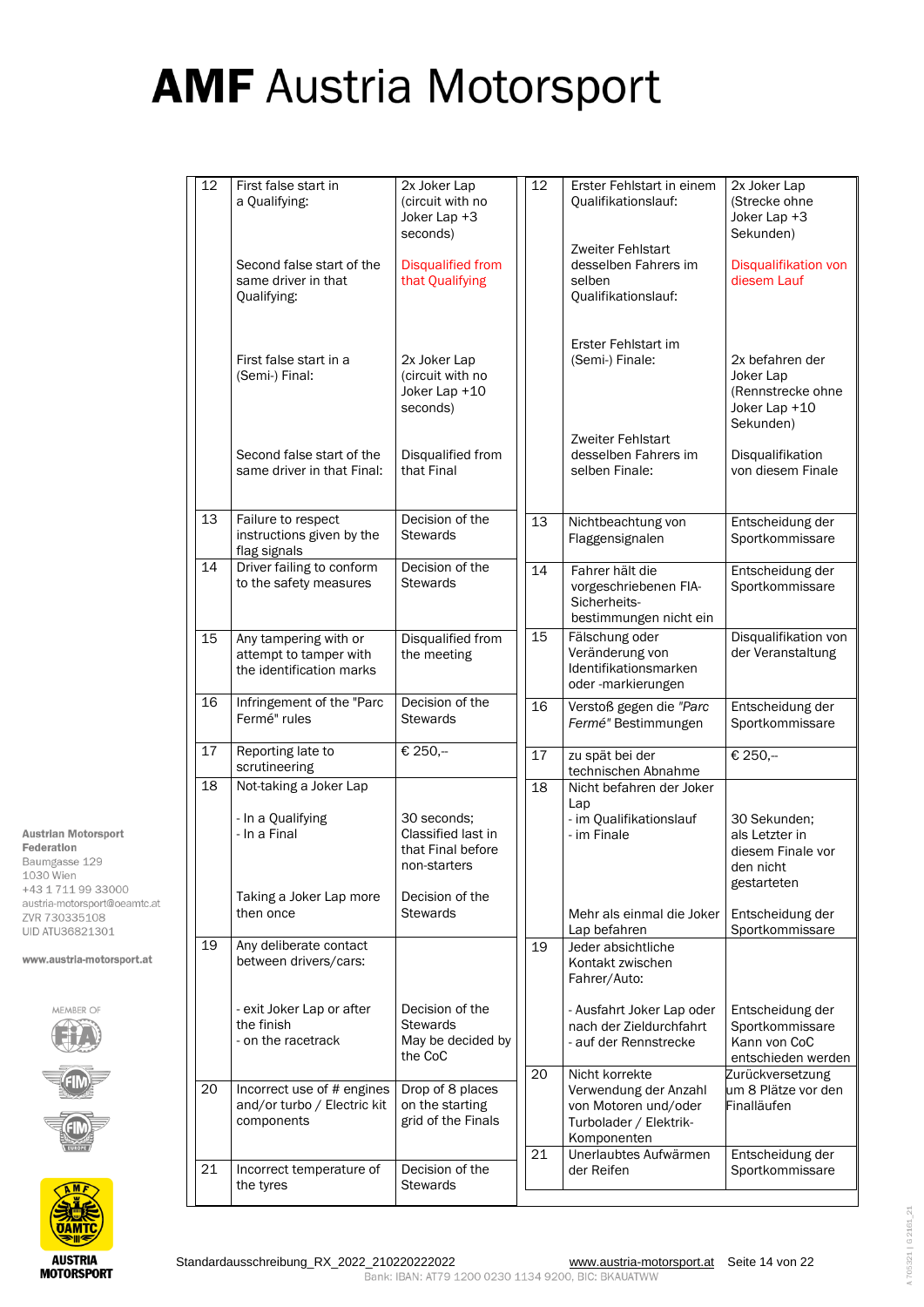| 22     | Non-compliance with<br>judicial camera                                                                                                                                                                                                                                                                                                                                                                                                                                                                                                                                                          | Decision of the<br><b>Stewards</b> | 22      | Keine ordnungsgemäße<br>Kamera                                                                                                                                                                                                                                                                                                                                                                                                                                                                                                                                                                | Entscheidung der<br>Sportkommissare |
|--------|-------------------------------------------------------------------------------------------------------------------------------------------------------------------------------------------------------------------------------------------------------------------------------------------------------------------------------------------------------------------------------------------------------------------------------------------------------------------------------------------------------------------------------------------------------------------------------------------------|------------------------------------|---------|-----------------------------------------------------------------------------------------------------------------------------------------------------------------------------------------------------------------------------------------------------------------------------------------------------------------------------------------------------------------------------------------------------------------------------------------------------------------------------------------------------------------------------------------------------------------------------------------------|-------------------------------------|
|        | Moreover, the Stewards of the meeting, either<br>themselves or upon the proposal of the Clerk of the<br>Course, may decide on any point which is not<br>provided for in the Regulations and apply penalties<br>in conformity with the criteria of the Code, of this<br>Standard Regulations and of the Supplementary<br>Regulations of the event.                                                                                                                                                                                                                                               |                                    |         | Dieser Strafkatalog stellt einen Überblick über<br>mögliche Sanktionen dar; die Sportkommissare<br>können außerdem selbst oder auf Antrag des<br>Rennleiters über jeden Fall gemäß dem<br>Internationalen Sportgesetz der FIA dieser<br>Standardausschreibung und dem Datenblatt der<br>Veranstaltung entscheiden.                                                                                                                                                                                                                                                                            |                                     |
|        | <b>CHAPTER VI. PARC FERME - RESULTS -</b><br><b>PROTESTS- APPEALS</b><br><b>18. PARC FERME</b><br>Cars having taken part in the Finals must be brought<br>by the drivers to the Parc Fermé immediately after<br>the last race for which the driver was qualified,<br>except for cars not having completed the race.<br>The cars shall remain in the Parc Fermé for at least<br>30 minutes after the publication of the provisional<br>results and until released by decision of the<br>Stewards. In this area, it is forbidden to make any<br>repair to the vehicle or to carry out refuelling. |                                    |         | KAPITEL VI - PARC FERME, ERGEBNISSE,<br>PROTESTE, BERUFUNGEN<br>Artikel 18: Parc Fermé<br>Nach Ende der Finalläufe müssen alle Fahrzeuge der<br>Finalteilnehmer, vom Fahrer gesteuert, direkt in den<br>vom Veranstalter gekennzeichneten Parc Fermè<br>gefahren werden. Ausgenommen davon sind<br>Fahrzeuge, die das Finale nicht beendet haben.<br>Sie verbleiben dort bis mindestens 30 Minuten nach<br>Veröffentlichung der vorläufigen Ergebnisse und bis<br>zur Freigabe durch die Sportkommissare.<br>In diesem Bereich ist jede Reparaturarbeit oder<br>jedwedes Nachfüllen verboten. |                                     |
|        | <b>19. RESULTS</b><br>The results of each Qualifying, as soon as they are<br>completed, will be notified to the competitors. The<br>composition of the final grids will be posted before<br>the Finals are run.<br>All results will be posted on the Notice Board and in<br>the Secretariat.<br>The final results will be drawn up from the points<br>scored by each driver in the Finals.<br>The Stewards must sign the intermediate results and<br>the final results after end of the Protest time limit.                                                                                     |                                    | werden. | Artikel 19: Ergebnisse<br>Die Ergebnisse aller Läufe müssen, sobald sie<br>vollständig vorliegen, den Teilnehmern mitgeteilt<br>werden. Die Startaufstellung der Finalläufe muss<br>rechtzeitig vor Beginn der Finalläufe veröffentlicht<br>Alle Resultate werden am offiziellen Anschlagbrett und<br>im Sekretariat veröffentlicht.<br>Die Endergebnisse werden nach den Ergebnissen der<br>Finalläufe erstellt.<br>Die Sportkommissare haben sowohl das<br>Zwischenergebnis als auch das Endergebnis nach<br>Ende der jeweiligen Protestfrist zu unterzeichnen.                             |                                     |
|        | 20. PROTESTS - APPEALS<br>20.1 All protests will be lodged in accordance with<br>the Code. All protests must be made in writing and<br>handed to the Clerk of the Course or his assistant, or<br>in their absence to any of the Stewards of the<br>meeting, together with the sum of €250,-.<br>If the protest requires the dismantling and re-<br>assembly of different parts of a car, the claimant<br>must make a deposit. The amount of which is<br>determined by the stewards.                                                                                                             |                                    |         | Artikel 20: Proteste, Berufungen<br>20.1 Alle Proteste unterliegen den Bestimmungen des<br>internationalen Sportgesetzes der FIA und müssen<br>schriftlich und unter gleichzeitiger Hinterlegung der<br>Protestgebühr von EUR 250,- beim Rennleiter, dessen<br>Stellvertreter oder in deren Vertretung bei den<br>Sportkommissaren eingereicht werden. Wenn ein<br>Protest eine Demontage und den Wiedereinbau eines<br>Teiles des Fahrzeuges verlangt, muss der<br>Protestwerber eine Demontagegebühr erlegen, deren<br>Höhe von den Sportkommissaren festgelegt wird.                       |                                     |
| Code). | <b>20.2</b> The right to protest lies only with a competitor;<br>nevertheless, an official acting in his official capacity<br>may even in the absence of a protest take such<br>official action as the case warrants. (Article 13 of the                                                                                                                                                                                                                                                                                                                                                        |                                    |         | 20.2 Das Recht zum Protest hat nur der Bewerber,<br>jedoch können die Sportkommissare immer von Amts<br>wegen eingreifen, selbst wenn ihnen kein Protest<br>vorliegt (siehe Art. 13 des Internationalen<br>Sportgesetzes der FIA).                                                                                                                                                                                                                                                                                                                                                            |                                     |

www.austria-motorsport.at

MEMBER OF



A 705321 | G 2161\_21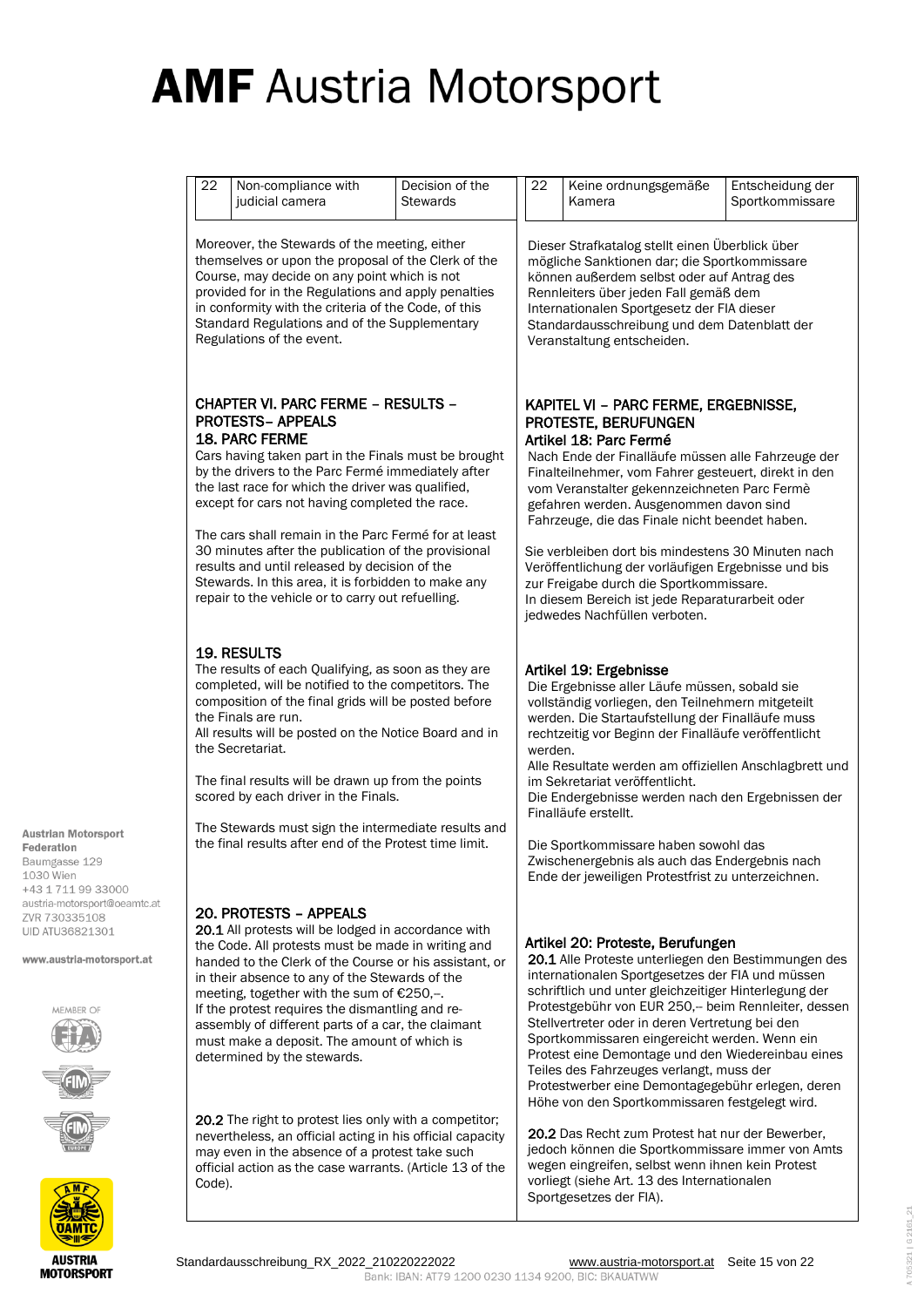20.3 The time limits for lodging protests are those established by Article 13.4.4 of the Code. (see also Sporting Regulation of the AMF Art. 13.4.4).

20.4 In the case of a protest without foundation, all or part of the fee may be retained. Moreover, if it is proved that the author of the protest has acted in bad faith, the ASN may inflict upon him one of the penalties indicated in the Code.

20.5 Competitors have the right to appeal, as laid down in Art. 15 of the Code and also as set out in the Rules of the Int. Court of Appeal. The amount of the appeal fee is EUR 800, -/national and Zone-events and EUR 3.000, -/International events.

### CHAPTER VII. PRIZES AND CUPS 21. PRIZES

The area of the prize giving is written in the Supplementary Regulations of the event.

### CHAPTER VIII. OTHER INFORMATION 22. FIRE EXTINGUISHERS

Each driver is responsible for ensuring that a single piece fire extinguisher of min. 5 kg is available within his own team's area inside the paddock.

### 23. PROTECTION OF THE ENVIRONMENT

Each driver is requested to ensure that a plastic sheet (minimum dimensions 4 meters by 5) is spread on the ground in the place reserved for his team where work is to be done on his car, to prevent any pollution in case of an accidental leak, etc.

### 24. COMPETITION NUMBERS

The competition numbers are allocated as follows: SuperCars Nr. 1 - 99 Super1600 Nr. 101 - 199 SuperTouringCars -2000 Nr. 201 – 299 SuperTouringCars -1600 Nr. 301 - 399 SuperTouringCars +2000 Nr. 401 - 499 National1600 Nr. 701 - 799

### 25. POINTS

Points will be given after Qualifyings, after Semifinals (if run) and after the Final.

The classification of drivers in finals shall be according to the following order: Firstly, drivers completing the stipulated number of laps in the order in which they cross the finish line.

Secondly, drivers not completing the stipulated number of laps shall be classified in order of the number of laps completed.

20.3 Die Einbringungsfrist für Proteste ist in Art. 13.4.4 des Internationalen Sportgesetzes der FIA festgelegt (siehe auch Nat. Sportgesetz der AMF, Art. 13.4.4).

20.4 Falls ein Protest als unbegründet abgelehnt wird, kann die eingezahlte Gebühr ganz oder teilweise einbehalten werden. Wenn außerdem erkannt wird, dass der Protestierende aus böser Absicht gehandelt hat, kann ihm die ASN eine gemäß Bestimmungen des Sportgesetzes vorgesehene Strafe auferlegen.

20.5 Jeder Bewerber hat das Recht auf Berufung, wie es in Art. 15 des Internationalen Sportgesetzes der FIA festgelegt ist. Die Berufungsgebühr beträgt EUR 800,- für nationale bzw. Zonen-Bewerbe und EUR 3.000. für Internationale Bewerbe.

### KAPITEL VII - PREISE, POKALE Artikel 21: Preise

Der Ort der Preisverteilung sowie die Art der Preise werden im jeweiligen Datenblatt bekannt gegeben.

### KAPITEL VIII - SONSTIGE INFORMATIONEN Artikel 22: Feuerlöscher

Jeder Fahrer ist dafür verantwortlich, dass im Bereich seines Teams im Fahrerlager ein Feuerlöscher mit mind. 5 kg vorhanden ist.

### Artikel 23: Umweltschutz

Jeder Fahrer hat dafür zu sorgen, dass unter seinem Fahrzeug im Fahrerlager, wo gearbeitet werden soll, eine Plastikplane (mind. 4 x 5 m) aufgelegt ist. Es soll eine Verunreinigung des Bodens im Falle eines unbeabsichtigten Lecks verhindert werden.

### Artikel 24: Startnummern

Die Startnummern werden wie folgt vergeben SuperCars Nr. 1 - 99 Super1600 Nr. 101 - 199 SuperTouringCars -2000 Nr. 201 – 299 SuperTouringCars -1600 Nr. 301 - 399 SuperTouringCars +2000 Nr. 401 - 499 National1600 Nr. 701 - 799

Artikel 25: Punkte Es werden Punkte nach den Zwischenständen/ Ergebnissen der Qualifikationsläufe, nach den Semifinalläufen (falls durchgeführt) und nach dem Finale vergeben.

Die Wertung in den Semi-/Finalläufen wird wie folgt durchgeführt: Erstens, die Fahrer die die vorgeschriebenen Runden zurückgelegt haben in der Reihenfolge ihrer Zieldurchfahrt. Zweitens, die ausgefallenen Fahrer werden nach der Reihenfolge ihrer zurückgelegten Rundenanzahl gewertet.

Baumgasse 129 1030 Wien +43 1 711 99 33000 austria-motorsport@oeamtc.at **7VR 730335108** 

**Austrian Motorsport** Federation

www.austria-motorsport.at

**UID ATU36821301** 

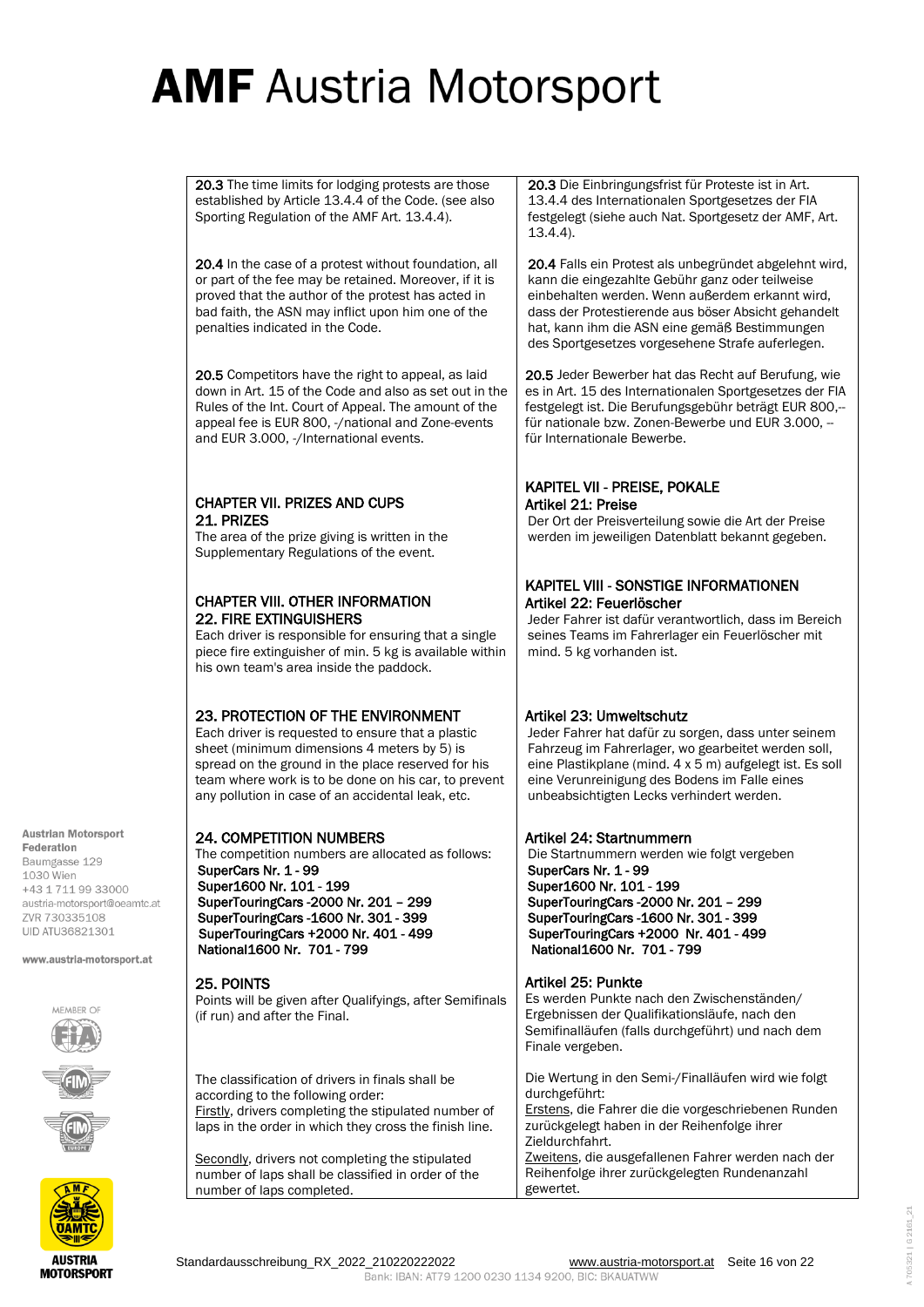If two or more cars retire in the same lap, they shall be classified in relation to each other according to the positions they were in when they last crossed the finish line, or according to their grid positions if it occurs on the first lap.

Thirdly, drivers disqualified from the final for jumping the start shall be classified individually according to their starting order.

Fourthly, the Stewards can decide any ranking place as a punishment for unsporting behaviour.

Drivers not starting in Semi-/Final will not be classified in this result list and will get no championship points for Semi-/final.

If a driver qualified for scoring championship points is disqualified by the Stewards, the Stewards shall decide if the next competitor can be moved up in the classification.

### 26. JUDICIAL CAMERAS

A judical camera is obligatory for all categories. Throughout the Competition, all Competitors must have installed in their car a Judicial camera.

It is the responsibility of each Competitor to ensure that the camera is positioned in such a way that the track and the steering wheel are clearly visible, that the camera batteries are sufficiently charged, and that the SD recording card is in place and has sufficient capacity to record all of the races. The penalty (up to disqualification from the Competition) for non-compliance will be at the discretion of the stewards. The weight of the camera system is included in the minimum weight of the car. The onus is on the Competitor to ensure the Judicial camera is switched on and recording for all practice sessions, races, Semi- Finals and Finals.

The camera must work as soon as the car enters the pre-grid area and must not be switched off until it returns to the paddock. Championship officials must be able to access the footage at all times during the Competition following a protest or otherwise. The images must be viewed using the equipment (computer) of the Competitor, who must ensure this equipment is working.

www.austria-motorsport.at

**Austrian Motorsport** Federation Baumgasse 129 1030 Wien +43 1 711 99 33000 austria-motorsport@oeamtc.at **7VR 730335108 UID ATU36821301** 



**AUSTRIA MOTORSPORT** 

### 27. Non-liability Clause

The participants are aware of, understand and fully accept the risks and dangers involved in motor racing. Should a participant be injured during an event, he explicitly declares through his entry for the event that he approves all medical treatment, rescue and transportation to hospital or other emergency facilities. Such measures will be adopted by personnel appointed specifically for this purpose by the promoter, to the best of the personnel's knowledge and following their assessment of the participant's condition.

The participants undertake to assume all related costs, provided such costs are not covered by the

Wenn zwei oder mehr Fahrzeuge in derselben Runde ausfallen werden sie anhand der vorhergehenden Überquerung der Ziellinie gewertet.

Drittens, disqualifizierte Fahrer auf Grund eines Frühstartes.

Viertens, die Sportkommissare können jedem Fahrer als Strafe eine schlechtere Platzierung zuweisen auf Grund unsportlichen Verhaltens.

Fahrer, die im Semi-/Finale nicht starten konnten, werden in der entsprechenden Ergebnisliste nicht geführt und bekommen auch keine Punkte für Semi- /Finale zugesprochen.

Wenn ein Fahrer, der in die Punkteränge gekommen ist, von den Sportkommissaren disqualifiziert wurde, bleibt es den Sportkommissaren überlassen zu entscheiden, dass die nächsten Fahrer nachrücken oder nicht.

### Artikel 26 : Vorgeschriebene Kamera

Eine Kamera ist für alle Divisionen vorgeschrieben. Während der ganzen Veranstaltung müssen die Teilnehmer eine Kamera am Fahrzeug montiert haben. Es liegt in der Verantwortung der Teilnehmer, dass die Kamera so montiert ist, dass man die Rennstrecke und das Lenkrad klar erkennt, die Batterie der Kamera gut aufgeladen und die Speicherkarte in der Kamera ist. Die Strafe (bis zur Disqualifikation aus der Veranstaltung) für Zuwiderhandelnde liegt in der Entscheidung der Sportkommissare. Das Gewicht der Kamera ist im Mindestgewicht des Fahrzeuges inkludiert. Es ist die Verpflichtung der Teilnehmer sicherzustellen, dass die Kamera für alle Trainingsläufe, Qualifikationsläufe, Semifinale und Finale eingeschalten ist und diese aufgezeichnet werden. Die Aufzeichnung muss laufen, wenn das Fahrzeug in den Vorstartbereich einfährt und darf nicht vor dem Einfahren in das Fahrerlager ausgeschalten werden. Es muss gewährleistet werden, dass die Offiziellen der Veranstaltung zu jederzeit während der Veranstaltung das Filmmaterial einsehen können, wenn es einen Protest gibt oder aus anderen Gründen. Die Teilnehmer müssen sicherstellen, dass das Filmmaterial mittels ihrer Ausrüstung (Computer) angesehen werden kann.

### Artikel 27: Haftungsausschluss

Die Teilnehmer verstehen und kennen alle Risiken und Gefahren des Motorsports und akzeptieren sie völlig. Sollte ein Teilnehmer während einer Veranstaltung verletzt werden, erklärt er durch Abgabe seiner Nennung zu dieser Veranstaltung ausdrücklich, dass er jede medizinische Behandlung, Bergung, Beförderung zum Krankenhaus oder anderen Notfallstellen gutheißt. All diese Maßnahmen werden durch vom Veranstalter dafür abgestelltes Personal in bestem Wissen sowie in deren Abschätzung des Zustandes des Teilnehmers ergriffen. Die Teilnehmer verpflichten sich, alle damit verbundenen Kosten zu übernehmen, sofern diese nicht durch die Lizenz-Unfallversicherung bzw. andere Versicherungsverträge abgedeckt sind.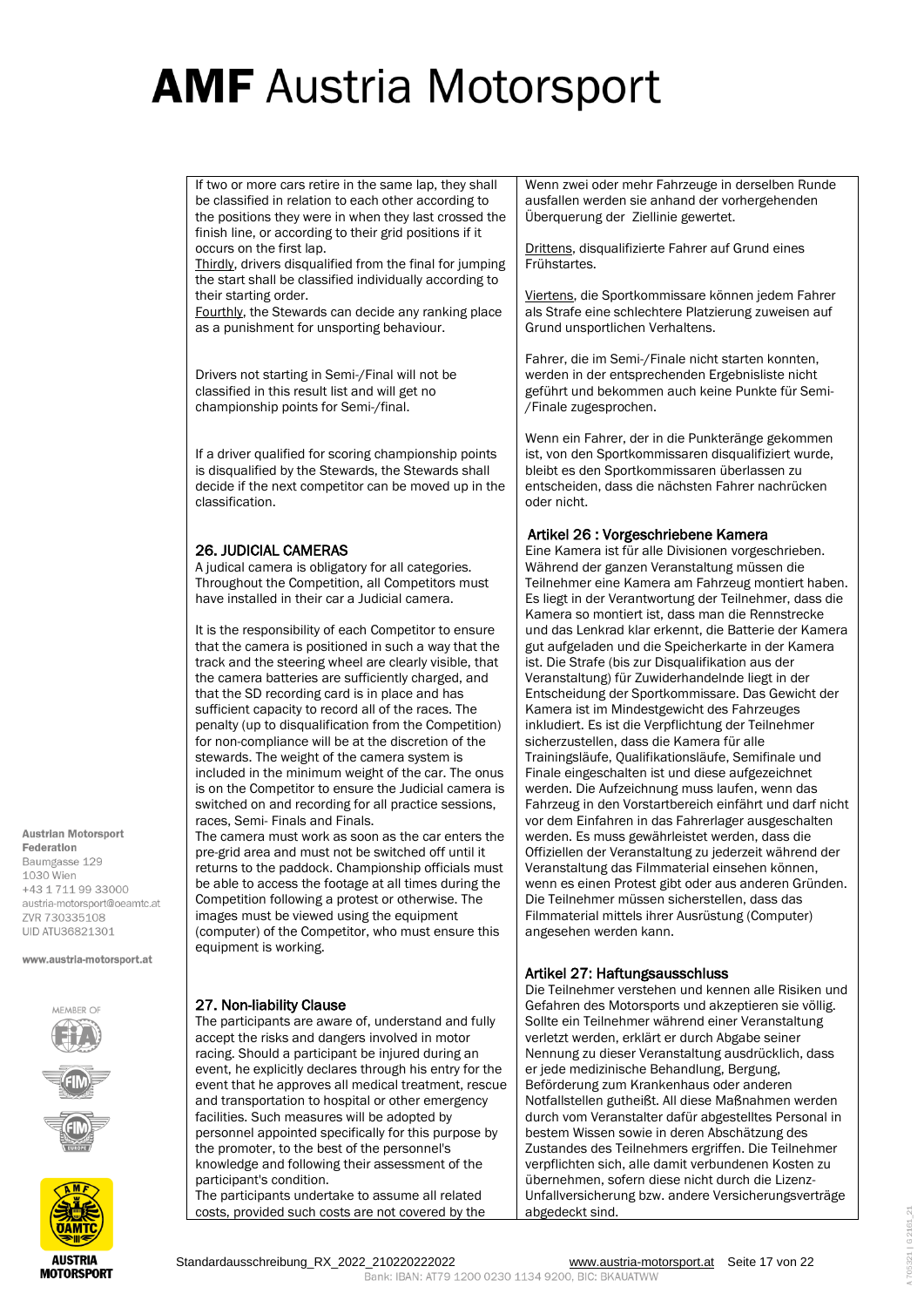licence accident insurance or other insurance policies.

The participants hereby waive all direct and indirect claims for compensation from AMF, its officials, the promoter and/or organiser or the racing circuit owners, from any other person or association linked with the event (including all officials and authorities or bodies who have granted licences for the event), and from other entrants and drivers/riders, hereinafter referred to as "the parties". The participants do so for themselves and their legal successors, and consequently for any insurance company with whom they may have concluded additional policies.

In submitting their entries for this event, the participants hereby declare that they irrevocably and unconditionally waive all rights, appeals, claims, demands, acts and/or proceedings which they themselves might institute or which might be instituted by third parties acting on their behalf against "the parties". The participants do so in connection with injury, loss, damage, costs and/or expenses (including lawyers' fees) which they may incur due to an incident or accident as part of the event. In submitting their entries for this event the participants declare irrevocably that they discharge, release and relieve "the parties" for all time from any liability for such losses, and that they shall guard them against such losses and hold them harmless.

In submitting their entries for this event the participants declare that they understand the full significance and repercussion of the present declarations and agreements, that they are entering into such obligations of their own free will, and in doing so irrevocably waive all right of action for damages against "the parties", insofar as permissible as Austrian law currently stands. The participants in any case renounce for themselves and their legal successors all claims against "the parties", therefore in particular against the AMF, its officials, the promoter and/or organiser or the racing circuit owners, and against the authorities or bodies who have granted licences for the event, regarding damage, loss, harm or injury of any kind connected with a typical sports risk, in particular any typical and foreseeable damage, loss, harm or injury. This applies also in the event of minor negligence on the part of "the parties".

#### Baumgasse 129 1030 Wien +43 1 711 99 33000 austria-motorsport@oeamtc.at **7VR 730335108 UID ATU36821301** www.austria-motorsport.at

**Austrian Motorsport** Federation





28. Arbitration Agreement

a) Any dispute arising between the participants and the AMF or its officials, and the promoter and/or organiser, and between the AMF or its officials and the promoter and/or organiser, as a result of claims (personal injury, damage to property or financial damage) in connection with the motor-racing event, training sessions or races shall be settled definitely by an arbitration tribunal to the exclusion of the courts of general jurisdiction.

Die Teilnehmer verzichten für sich und ihre Rechtsnachfolger daher auch für jede Versicherungsgesellschaft, mit der sie eventuell zusätzliche Verträge abgeschlossen haben, auf jegliche direkte und indirekte Schadenersatzforderungen gegen die AMF, deren Funktionäre, den Veranstalter bzw. Organisator oder Rennstreckenhalter, sowie jede weitere Person oder Vereinigung, die mit der Veranstaltung zu tun hat (einschließlich aller Funktionäre und für die Veranstaltung Genehmigungen erteilende Behörden oder Organisationen) sowie andere Bewerber und Fahrer, insgesamt "Parteien" genannt.

Die Teilnehmer erklären durch Abgabe ihrer Nennung zu dieser Veranstaltung, dass sie unwiderruflich und bedingungslos auf alle Rechte, Rechtsmittel, Ansprüche, Forderungen, Handlungen und/oder Verfahren verzichten, die von ihnen oder in ihrem Namen gegen die "Parteien" eingesetzt werden könnten. Dies im Zusammenhang mit Verletzungen, Verlusten, Schäden, Kosten und/oder Ausgaben (einschließlich Anwaltskosten), die den Teilnehmern aufgrund eines Zwischenfalls oder Unfalls im Rahmen dieser Veranstaltung erwachsen. Die Teilnehmer erklären durch Abgabe ihrer Nennung zu dieser Veranstaltung unwiderruflich, dass sie auf alle Zeiten die "Parteien" von der Haftung für solche Verluste befreien, entbinden, entlasten, die Parteien schützen und sie schadlos halten.

Die Teilnehmer erklären mit Abgabe ihrer Nennung zu dieser Veranstaltung, dass sie die volle Bedeutung und Auswirkung dieser Erklärungen und Vereinbarungen verstehen, dass sie freien Willens diese Verpflichtungen eingehen und damit auf jedes Klagerecht aufgrund von Schäden gegen die "Parteien" unwiderruflich verzichten, soweit dies nach der österreichischen Rechtslage zulässig ist. Die Teilnehmer verzichten für sich und ihre Rechtsnachfolger jedenfalls gegenüber den "Parteien", daher insbesondere gegenüber der AMF, deren Funktionären, dem Veranstalter, Organisator oder Rennstreckenbetreibern, bzw. gegenüber der für diese Veranstaltung Genehmigungen ausstellenden Behörden oder Organisationen auf sämtliche Ansprüche betreffend Schäden welcher Art auch immer die mit dem typischen Sportrisiko verbunden sind, insbesondere auf alle typischen und vorhersehbare Schäden. Dies auch für den Fall leichter Fahrlässigkeit der "Parteien".

### Artikel 28: Schiedsvereinbarung

a) Alle Streitigkeiten zwischen den Teilnehmern und der AMF bzw. deren Funktionären, sowie dem Veranstalter und Organisator, sowie zwischen der AMF bzw. deren Funktionären mit dem Veranstalter oder Organisator aus Schadensfällen (Personen-, Sach-, oder Vermögensschäden) im Zusammenhang mit dieser Motorsportveranstaltung, Trainings oder Rennen sind unter Ausschluss der ordentlichen Gerichte endgültig durch ein Schiedsgericht zu entscheiden.

b) Das Schiedsgericht besteht aus drei Schiedsrichtern, nämlich dem Obmann und zwei

A705321 | G 2161\_21

Standardausschreibung\_RX\_2022\_210220222022 [www.austria-motorsport.at](http://www.austria-motorsport.at/) Seite 18 von 22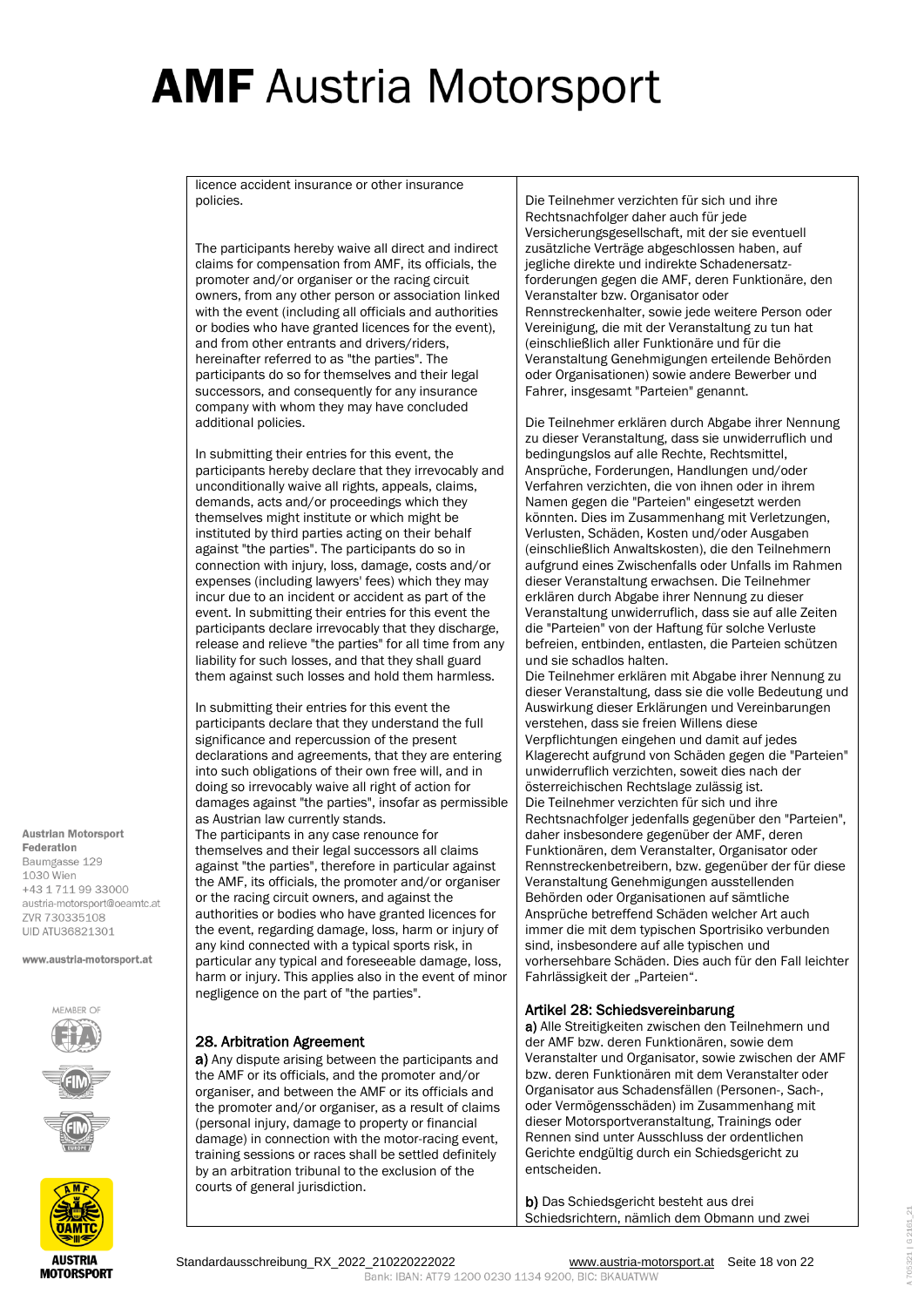b) The arbitration tribunal shall consist of three arbitrators, namely the umpire and two assessors. The umpire shall be a lawyer or former judge and have experience of liability matters in connection with motor racing.

c) Each party shall appoint an assessor within two weeks of notification of the intent to initiate arbitral proceedings. Should the dispute be referred by several claimants or be levelled at several defendants, the arbitrator shall be appointed by agreement between the joined parties. The assessors shall elect the umpire. Should the assessors be unable to agree on the person of the umpire within two weeks, the umpire shall be appointed by the President of the Vienna Chamber of Lawyers upon application by an assessor, with due regard to clause b). The assessors shall however be free at any time to replace the umpire appointed in this way by another umpire by mutual agreement.

d) Should a party fail to appoint its assessor within two weeks of receiving the written request from the opposite side, or should several joined parties be unable to agree on an assessor within that period, the assessor shall be appointed by the President of the Vienna Chamber of Lawyers on the motion of the other party. The same shall apply should an assessor withdraw from office and the party concerned not appoint a successor within two weeks.

e) Should an arbitrator not assume office, refuse to discharge his duties, cause improper delay or become unfit to act, the aforementioned provisions shall apply accordingly for the appointment of a replacement. The arbitrator concerned shall be dismissed at the same time.

f) The arbitration tribunal shall in principle be free to conduct its proceedings as it sees fit, with due regard for the subsidiary legal provisions. The tribunal shall sit in Vienna. The arbitration tribunal may also investigate without petition any circumstances which it deems necessary to clarify the facts of the case, and take evidence.

g) The arbitration tribunal shall decide by simple majority. The tribunal shall state the full reasons for its award. It shall also decide on cost apportionment for the costs of both the arbitration proceedings and the legal representation. The arbitrators shall be remunerated in accordance with the provisions of the Austrian lawyers' scale of charges.

h) The arbitration tribunal shall also be entitled to the exclusion of the courts of general jurisdiction to issue injunctions, provided the opposing party is first given an opportunity to express its views. An injunction may also be lifted upon petition in the event of a significant change in circumstances.

i) Sports jurisdiction shall remain unaffected by the present Arbitration Agreement.

Beisitzern. Der Obmann muss Rechtsanwalt oder ehemaliger Richter und in Haftungsfragen im Zusammenhang mit dem Motorsport erfahren sein.

c) Jede Partei ernennt binnen zwei Wochen ab Bekanntgabe der Absicht einen Schiedsstreit zu beginnen einen Beisitzer. Wird der Streit von mehreren Klägern anhängig gemacht oder richtet er sich gegen mehrere Beklagte, erfolgt die Benennung des Schiedsrichters im Einvernehmen zwischen den Streitgenossen. Die Beisitzer wählen den Obmann. Können sie sich über die Person des Obmannes nicht binnen zwei Wochen einigen, so ist der Obmann auf Antrag eines Beisitzers unter Bedachtnahme auf Punkt b) vom Präsidenten der Rechtsanwaltskammer Wien zu ernennen. Die Beisitzer können den so ernannten Obmann aber jederzeit einvernehmlich durch einen anderen ersetzen.

d) Ernennt eine Partei nicht binnen zwei Wochen nach Erhalt der schriftlichen Aufforderung der Gegenseite seinen Beisitzer, oder können sich mehrere Streitgenossen binnen dieser Frist nicht auf einen Beisitzer einigen, so ist der Beisitzer auf Antrag der anderen Partei vom Präsidenten der Rechtsanwaltskammer Wien zu ernennen. Gleiches gilt wenn ein Beisitzer aus dem Amt ausscheidet und binnen zwei Wochen die betroffene Partei keinen Nachfolger bestimmt.

e) Wenn ein Schiedsrichter das Amt nicht annimmt, die Ausübung verweigert oder ungebührlich verzögert oder handlungsunfähig wird, gelten für die Ersatznennung das Vorhergesagte sinngemäß. Zugleich ist der betroffene Schiedsrichter abzuberufen.

f) Das Schiedsgericht gestaltet sein Verfahren unter Bedachtnahme auf die subsidiären gesetzlichen Bestimmungen grundsätzlich frei. Das Schiedsgericht tagt in Wien. Das Schiedsgericht kann die von ihm zur Klärung des Sachverhaltes erforderlich gehaltenen Umstände auch ohne Antrag ermitteln und Beweise aufnehmen.

g) Das Schiedsgericht entscheidet mit einfacher Mehrheit. Der Schiedsspruch ist eingehend zu begründen. Das Schiedsgericht entscheidet auch über die Kostentragung sowohl der Kosten des Schiedsverfahrens als auch der anwaltlichen Vertretung. Die Schiedsrichter sind nach den Bestimmungen des österreichischen Rechtsanwaltstarifs zu entlohnen.

h) Das Schiedsgericht ist unter Ausschluss der ordentlichen Gerichte auch berechtigt, einstweilige Verfügungen zu erlassen, sofern vorher dem Gegner Gelegenheit zur Äußerung gegeben wurde. Eine einstweilige Verfügung kann über Antrag bei wesentlicher Änderung der Umstände auch aufgehoben werden.

i) Die Sportgerichtsbarkeit bleibt von dieser Schiedsvereinbarung unberührt.

**Austrian Motorsport** Federation Baumgasse 129 1030 Wien +43 1 711 99 33000 austria-motorsport@oeamtc.at **7VR 730335108 UID ATU36821301** 

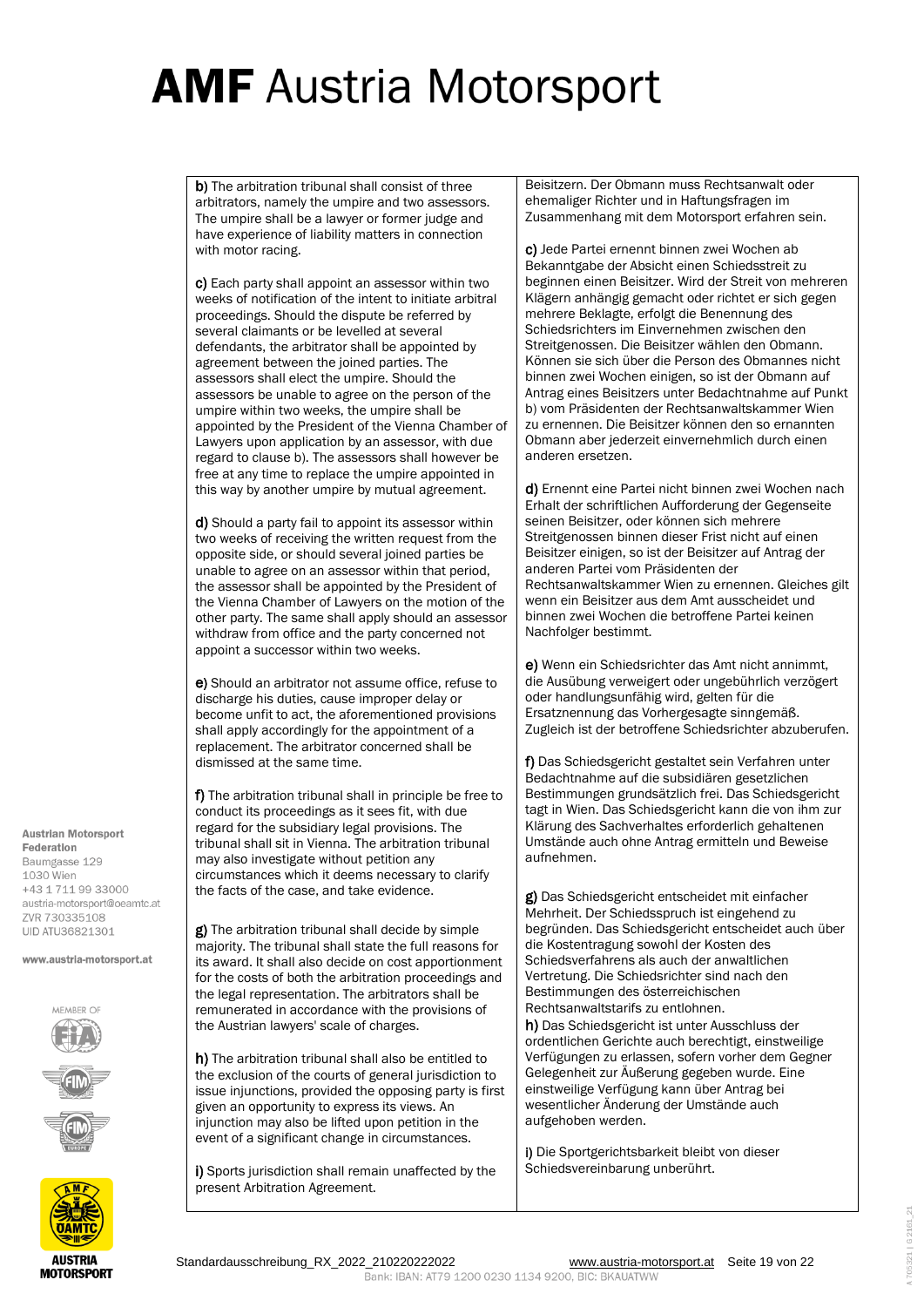

**Austrian Motorsport** Federation Baumgasse 129 1030 Wien

+43 1 711 99 33000 austria-motorsport@oeamtc.at ZVR 730335108 UID ATU36821301





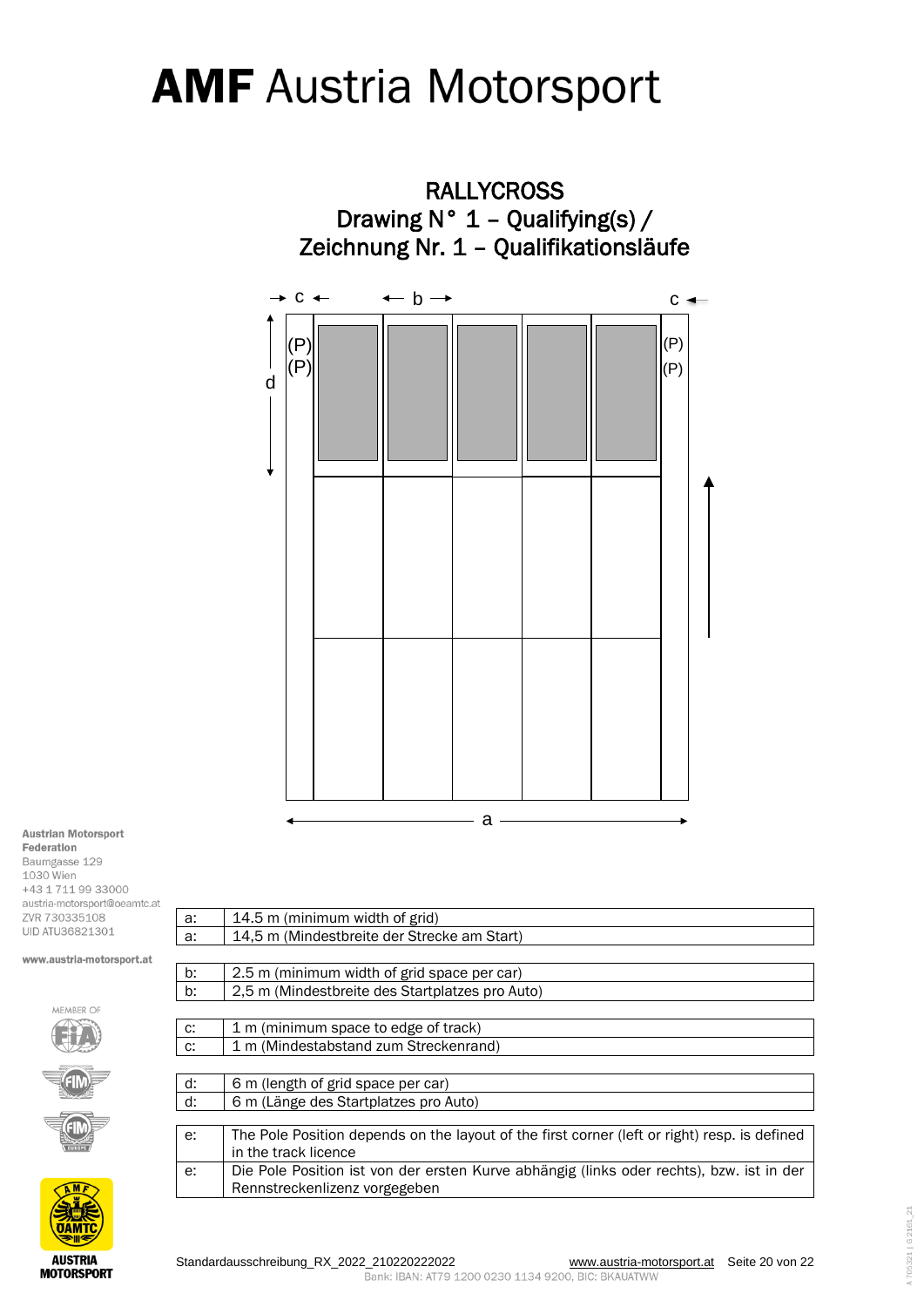

#### **Austrian Motorsport** Federation Baumgasse 129 1030 Wien +43 1 711 99 33000 austria-motorsport@oeamtc.at ZVR 730335108

UID ATU36821301